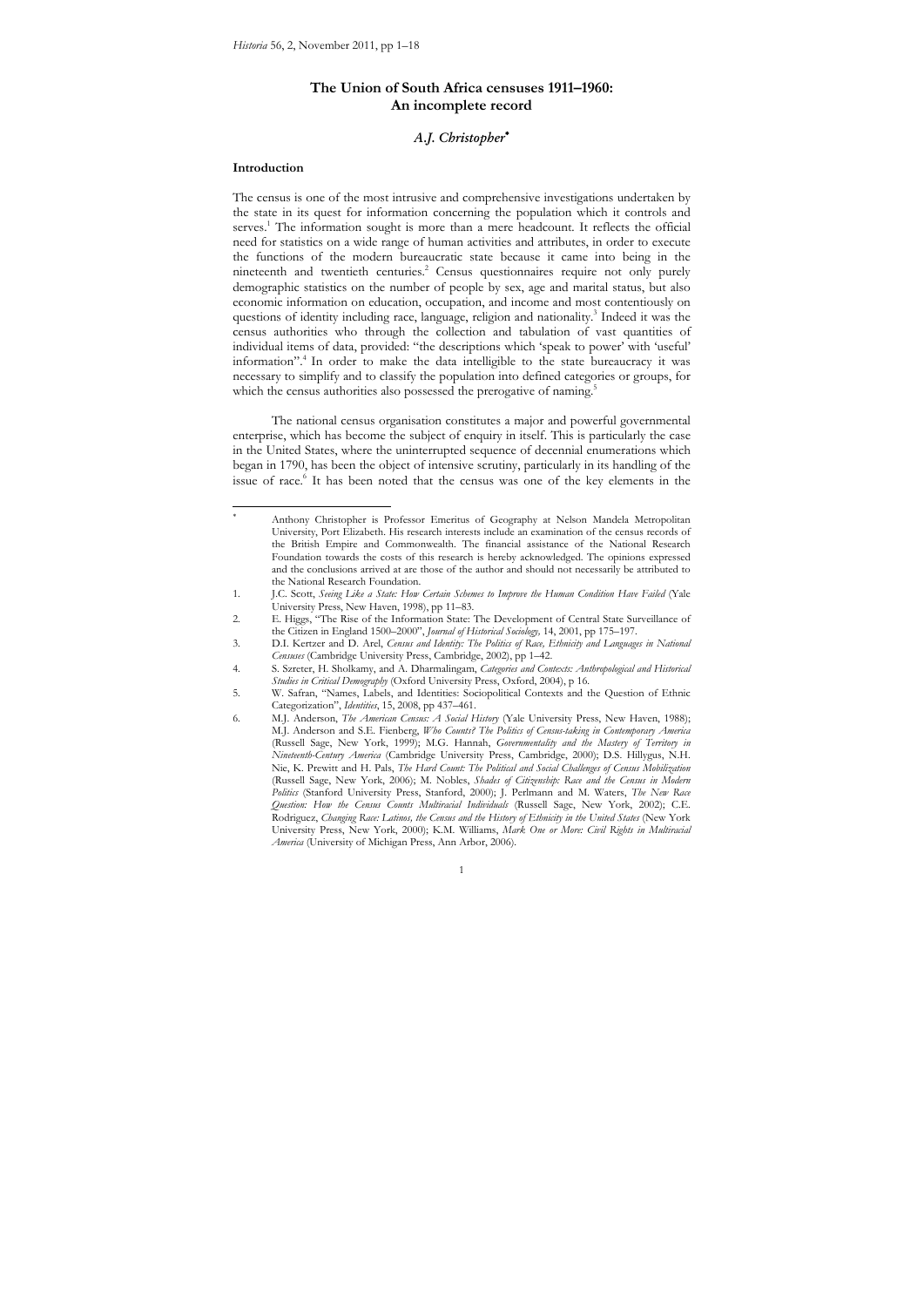definition of the modern nation-state through the collection of unified data and the adoption of common classification schemes, paralleling the survey and mapping of the territory of the state, whether nineteenth-century England or post-colonial Asia.<sup>7</sup> Similar developments have also been identified in states traditionally organised on confessional lines undergoing modernisation in the nineteenth century.<sup>8</sup> In the twentieth century the Soviet census organisation played a vital part in the development of the category "nationality" and the forging of a new nation.<sup>9</sup> Similarly in Nazi Germany and its occupied countries the census was a key to the identification and monitoring of people, most notably the Jewish population.<sup>10</sup> More recently the censuses have played a significant role in the definition of the state and nation in the post-Soviet republics seeking to establish their own separate identities.<sup>11</sup>

The state's quest for information was as intense in the colonies as in the metropolitan countries.12 It has been suggested that numbering and classification were essential parts of the colonial project.13 Indeed, in the colonies census commissioners were able to conduct enquiries into topics, notably those of identity, which were not possible in the United Kingdom. Furthermore, the census was not a neutral observer, but helped to create a new society, through the imposition of statistical order upon the population.14 It has been suggested that:

Individuals find themselves firmly fixed as members in various groups of a particular dimension and substance. Thus the census imposes order and order of a statistical nature. In time the creation of a new ordering of society will act to reshape that which the census sought to merely describe.15

Within the British Empire, the role of the census in the demographic ordering of the population of India has been extensively examined.16 The presence of a substantial

11. D. Arel, "Demography and Politics in the First post-Soviet Censuses: Mistrusted State, Contested Identities", *Population-E,* 57, 2002, pp 801–827; D. Arel, "Interpreting 'Nationality' and 'Language' in the 2001 Ukrainian Census", *Post-Soviet Affairs,* 18, 2002, pp 213–249; B. Dave, "Entitlement Through Numbers: Nationality and Language Categories in the First post-Soviet Census of Kazakhstan", *Nations and Nationalism,* 10, 2004, pp 439–459; G. Uehling, "The First Independent Ukrainian Census in Crimea: Myths, Miscoding and Missed Opportunities", *Ethnic and Racial Studies,* 27, 2004, pp 149–170.

 $\overline{2}$ 

 $\overline{7}$ 7. B. Anderson, *Imagined Communities: Reflections on the Origin and Spread of Nationalism* (Verso, London, 1991), pp 163–185; E. Higgs, *Life, Death and Statistics: Civil Registration, Censuses and the Work of the General Register Office 1836*–*1952* (University of Hertfordshire, Hatfield, 2004), p vii.

<sup>8.</sup> G. Alleaume and P. Fargues, "La Naissance d'une Statistique d'État. Le Recensement de 1848 en Égypte", *Histoire et Mesure,* 13, 1/2, 1998, pp 147–193; S.J. Shaw, "The Ottoman Census System and Population 1831–1914", *International Journal of Middle East Studies,* 9, 1978, pp 325–338.

<sup>9.</sup> F. Hirsch, "The Soviet Union as Work-in-Progress: Ethnographers and the Category 'Nationality' in the 1926, 1937 and 1939 Censuses", *Slavic Review,* 56, 1997, pp 251–278; E. Hirsch, *Empire of Nations: Ethnographic Knowledge and the Making of the Soviet Union* (Cornell University Press, Ithaca, 2005), p 14.

<sup>10.</sup> G. Aly and K.H. Roth, *The Nazi Census: Identification and Control in the Third Reich* (Temple University Press, Philadelphia, 2004), pp 56–93.

<sup>12.</sup> A.J. Christopher, "The Quest for a Census of the British Empire c1840–1940", *Journal of Historical Geography,* 34, 2008, pp 268–285.

<sup>13.</sup> A. Appadurai, "Numbers in the Colonial Imagination", in C.A. Breckenridge and P. van der Veer (eds), *Orientalism and the Postcolonial Predicament: Perspectives on South Asia* (University of Pennsylvania Press, Philadelphia, 1993), pp 314–340.

<sup>14.</sup> B.S. Cohn, "The Census and Objectification in South Asia", in B.S. Cohn (ed.), *An Anthropologist among the Historians and Other Essays* (Oxford University Press, Delhi, 1981), pp 73–101.

<sup>15.</sup> K.W. Jones, "Religious Identity and the Indian Census", in N.G. Barrier (ed.), *The Census in British India: New Perspectives* (Manohar, New Delhi, 1981), p 75.

<sup>16.</sup> Barrier, *The Census in British India*; S. Maheshwari, *The Census Administration under the Raj and after*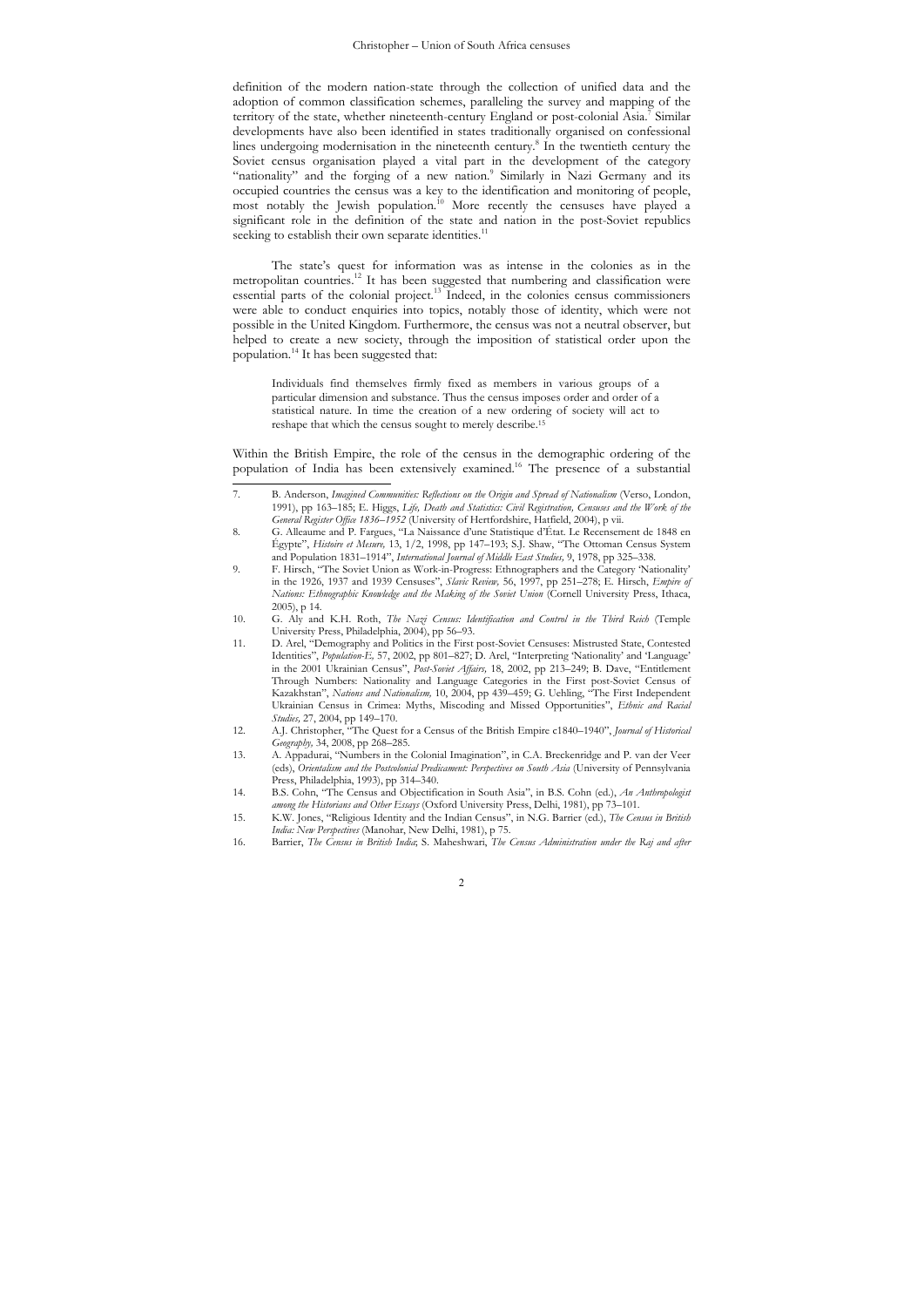literate indigenous bureaucracy which was essential to the pursuit of this level of documentation as it was in the United Kingdom and the other dominions. However, it was lacking in the African colonies. Thus British colonial censuses in Africa did not achieve anything comparable with those of India. As late as 1946, the Colonial Office complained about the lack of enumerations of the African population.17 Detailed analysis demonstrated how far most of the African colonial censuses were from a comprehensive survey suggested as the colonial ideal.<sup>18</sup> On the other hand the censuses held in the West Indies did approach the inclusiveness sought in the United Kingdom.<sup>19</sup> Nevertheless, it was with the other dominions that South Africa might be compared, and with which its statistical officers shared experience and Commonwealth conferences. In this respect the record was mixed. The census of Canada was a comprehensive enterprise which had included the indigenous population as part of the national inventory since the nineteenth century.20 That of Australia excluded the Aboriginal population from the census returns under a constitutional provision until 1967.<sup>21</sup> In New Zealand, separate Maori censuses with separate questionnaires had been conducted until 1951 and separate reports continued thereafter.<sup>22</sup>

The census in South Africa has received comparatively little attention beyond the use of its data. The sequence of censuses was irregular and the coverage unsystematic during the nineteenth century. The Cape of Good Hope conducted the first modern scientific census in 1865, following the principles laid down by the British Colonial Office and repeated the exercise in 1875 and 1891.<sup>23</sup> The Orange Free State followed in 1880 and 1890, copying many of the features of the Cape of Good Hope.<sup>24</sup> The South African Republic (Transvaal) followed in 1890.<sup>25</sup> However, the enumeration was restricted to the White population.<sup>26</sup> Finally, in 1891 Natal conducted a partial enumeration.<sup>27</sup> The information demanded varied substantially and the final reports ranged from a few pages to several hundred. After the South African War of 1899–1902, all the colonies undertook censuses in April 1904, but although broad coordination took place the results were presented according to the views of the four individual census

(Concept, New Delhi, 1996); S.P. Mohanty and A.R. Momin, *Census as Social Document* (Rawat, Jaipur, 1996); S.C. Srivastava, *Indian Census in Perspective* (Office of the Registrar General, New Delhi, 1972).

- 17. Colonial Social Science Research Council, *Demography and the Census in the Colonies* (Colonial Office, London, 1946), p 5.
- 18. R.R. Kuczynski, *Demographic Survey of the British Colonial Empire, Volume I, West Africa* (Oxford University Press, London, 1948); R.R. Kuczynski, *Demographic Survey of the British Colonial Empire, Volume II, East Africa* (Oxford University Press, London, 1949).
- 19. R.R. Kuczynski, *Demographic Survey of the British Colonial Empire, Volume III, West Indian and American Territories* (Oxford University Press, London, 1953).
- 20. B. Curtis, *The Politics of Population: State Formation, Statistics and the Census of Canada, 1840–1875* (University of Toronto Press, Toronto, 2001), pp 192–194.
- 21. L.G. Hopkins, *The Australian Population Census* (Library of Parliament, Canberra, 1983), p 3.<br>22. New Zealand *Pubulation Census* 1951. *Volume 8. Report* (Department of Census and S.
- 22. New Zealand, *Population Census 1951, Volume 8 Report* (Department of Census and Statistics, Wellington, 1956), p 1.
- 23. G20-'66, *Census of the Colony of the Cape of Good Hope 1865* (Government Printer, Cape Town, 1866); G42-'76, *Census of the Colony of the Cape of Good Hope 1875, Part I Summaries* (Government Printer, Cape Town, 1877); G6-'92, *Census of the Colony of the Cape of Good Hope 1891* (Government Printer, Cape Town, 1892).
- 24. *Verslag van den Census, 1890* (C. Borckenhagen, Bloemfontein, 1890).
- 25. *Verslag van de Volkstelling, 1890* (Staatsdrukker, Pretoria, 1891).

 $\overline{a}$ 

Race classification has dominated census taking. In this paper contemporary usages have been adopted, where appropriate, and elsewhere the present post-apartheid, four-fold nomenclature of African, Coloured, Indian and White.

<sup>27.</sup> *Census of the Colony of Natal 1891* (Government Printer, Pietermaritzburg, 1891).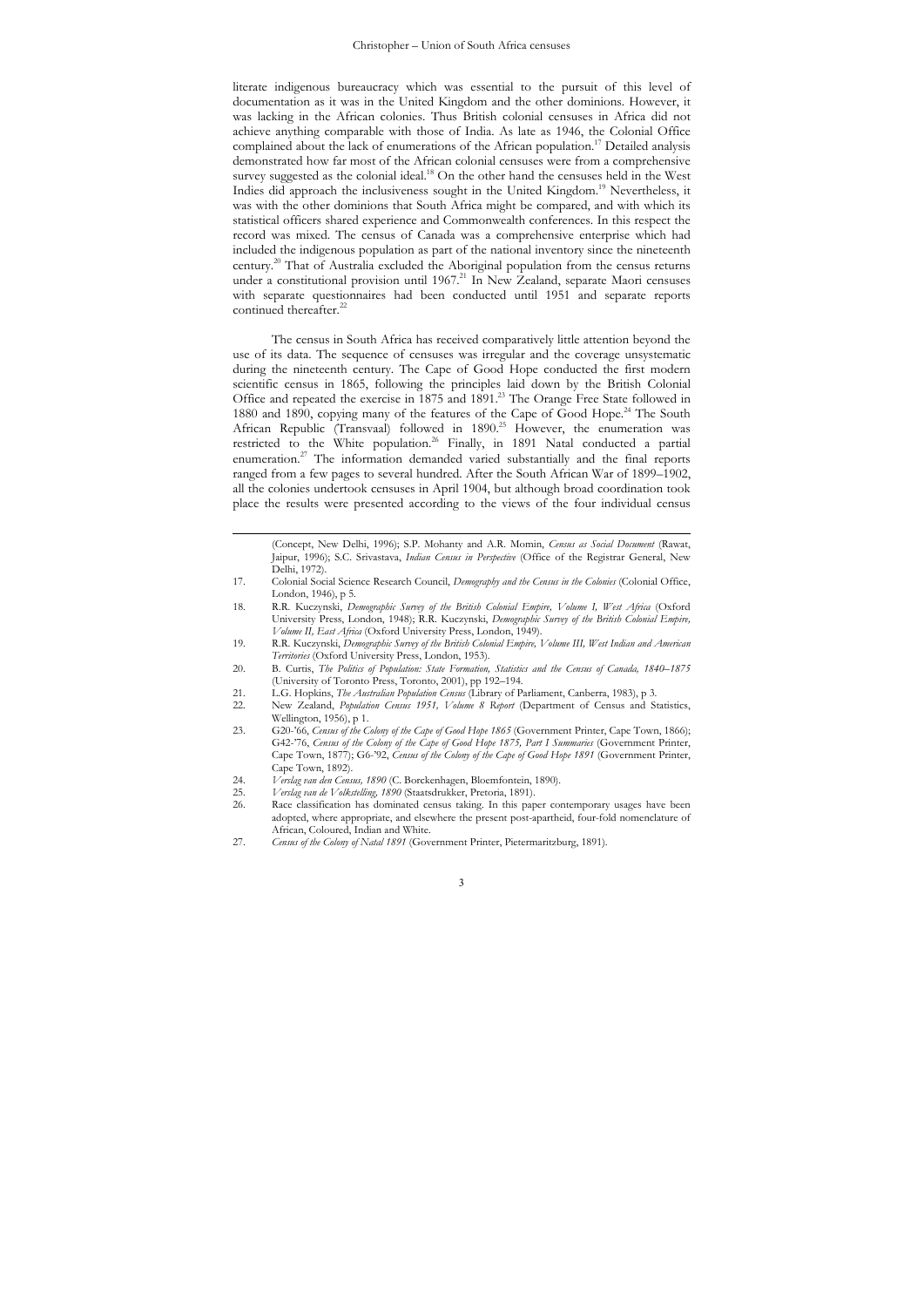commissioners.28 The detailed coordination of censuses evident in pre-federation Australia was therefore not in evidence in South Africa.<sup>29</sup> The establishment of the Union of South Africa as a British dominion in 1910 necessitated a new start to enumeration in the country and the statistical definition of the new state and ordering of its population through the census. The sequence of ten censuses in the Union period constitutes a distinctive set before new political imperatives produced different configurations of state and nation. It is proposed first to examine the changing scope and published record of the Union censuses. This is followed by an assessment of the problems associated with the statistical record, particularly with regard to the issues of identity and other attributes of national significance. Finally, an attempt is made to gather the diverse threads together.

## **The form of the census**

The constitution of the Union of South Africa provided for the provincial allocation of the seats in the House of Assembly to be re-determined every five years. In order to achieve this outcome, a population census was required before the appointment of each delimitation commission. The Census Act of 1910 is therefore one of the founding pieces of legislation of the new state and an integral part of the legislative process until the link between the census and the allocation of seats was ended in the 1950s. A separate Census Office was established in 1910 and its Director was given responsibility for the conduct of the quinquennial census, beginning in  $1911$ <sup>30</sup> The questionnaire was in large measure designed in conformity with the requirements of the "Census of the British Empire 1911" envisaged by the Colonial Office in London.<sup>31</sup> Although synchronisation with the census in the United Kingdom had been sought, the Census Director in Pretoria had deemed the 3 April date to "be too early in the season" and settled upon the 7 May 1911.<sup>32</sup> All but the last Union census were to adopt a date in early May based on this precedent and minor symbolic break with the use of the British census date (see Table 1).

As a result of the outbreak of the First World War the next census was rescheduled to 1918 and confined to an enumeration of Whites only. The first Delimitation Commission, appointed for delimiting constituencies for the first House of Assembly in 1910 had employed the 1904 census results, while the second in 1913 had made use of the first Union census of 1911.33 The 1918 census was required by the Third Delimitation Commission which only reported in 1919.<sup>34</sup> The expedient was possible because only the numbers of Whites were used in the calculations for the apportionment of seats between the provinces. The actual delimitation within provinces was determined by the numbers registered on the voters' rolls, which in the case of the Cape of Good Hope included a substantial number of Africans and Coloureds. The exercise effectively reduced the value

<sup>28</sup> 28. G19-1905, *Census of the Colony of the Cape of Good Hope 1904* (Government Printer, Cape Town, 1905); *Census of the Colony of Natal 1904* (Government Printer, Pietermaritzburg, 1905); *Census Report of the Orange River Colony 1904* (Government Printer, Bloemfontein, 1905); *Census of the Transvaal Colony and Swaziland 1904* (Waterlow, London, 1906). 29. Australia, *Census of the Commonwealth of Australia 1911* (Government Printer, Melbourne, 1914), p

<sup>62.</sup> 

<sup>30.</sup> UG32-1912, *Census of the Union of South Africa 1911, Report* (Government Printer, Pretoria, 1913), p iii. 31. Cd2660, *Report on the Census of the British Empire 1901* (HMSO, London, 1906), pp lix-lxiii.

<sup>32.</sup> UG32-1912, *Census 1911, Report,* p v.

<sup>33.</sup> UG15-1913, *Report of the Second Delimitation Commission* (Government Printer, Pretoria, 1913), p 5.

<sup>34.</sup> UG58-'19, *Report of the Third Delimitation Commission* (Government Printer, Pretoria, 1919), p 6.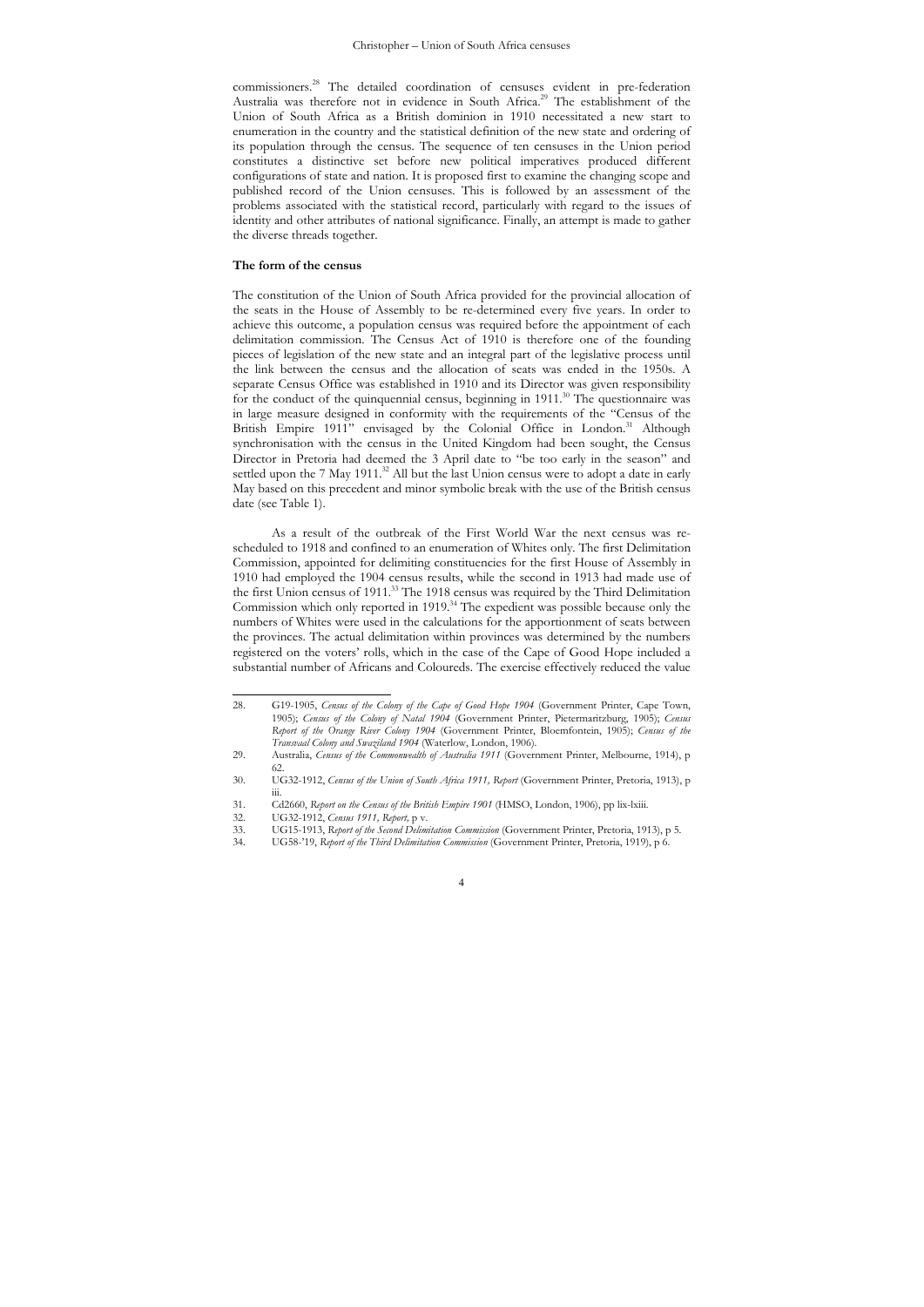of their votes relative to exclusively White voters of the Transvaal and Orange Free State.

Table 1: **Union census report publications 1911–1960**

| Date of census     | No. enumerated | No. reports<br>published | No. pages | Period of<br>publication |
|--------------------|----------------|--------------------------|-----------|--------------------------|
| 1911 (7 May)       | 5 973 394      | 11                       | 1630      | 1912–13                  |
| 1918 (5 May)       | 1 421 781      | 9                        | 523       | 1919-21                  |
| 1921 (3 May)       | 6 9 28 5 80    | 10                       | 1061      | 1923-25                  |
| 1926 (4 May)       | 1 677 322      | 13                       | 1307      | 1927-31                  |
| 1931 (5 May)       | 1 828 175      | 1                        | 148       | 1933                     |
| 1936 (5 May)       | 9 589 898      | 12                       | 1623      | 1938-42                  |
| 1941 (6 May)       | 2 192 181      | 3                        | 137       | 1945-46                  |
| 1946 (7 May)       | 11 391 949     | 5                        | 790       | 1949-54                  |
| 1951 (6 May)       | 12 671 452     | 8                        | 914       | 1954 - 60                |
| 1960 (6 September) | 16 002 797     | 27                       | 7644      | $1963 - 70$              |

**Source:** South African census reports 1912–1970.

 $\overline{a}$ 

The 1921 census was a full enumeration of the entire population, held at virtually the same time as the remainder of the British Empire. The Report of the Dominions Royal Commission had suggested in 1917 a greater degree of uniformity in data collection within the Empire and proposed the establishment of a British Empire Statistical Bureau. A conference of statistical officers from Commonwealth countries convened in London in 1920 to examine the project and coordinate programmes for the 1921 census.35 The diversity of opinions between the United Kingdom on the one hand and the dominions on the other precluded any tangible outcome. Nevertheless, the conference did result in a high degree of coordination and the adoption of some joint, mainly British, classification schemes. In Pretoria, however, differentiation was evident as different questionnaires were devised for the different population groups, even separate questionnaires for Africans living in the legally scheduled African rural areas and those living in the remainder of South Africa, and so uniformity within the country, let alone the Empire was lacking.<sup>3</sup>

The 1926 census was planned and carried out as a whites-only exercise, following the precedent set in 1918.<sup>37</sup> The results were incorporated into the Report of the Fifth Delimitation Commission.<sup>38</sup> The 1931 census was planned as a part of the Census of the British Empire with a comprehensive enumeration of the total population. However, in early 1931 it was scaled down to a whites-only initiative as a result of the economic crisis afflicting the country.39 It might be noted that most of the planning for a full enumeration had been done and the larger infrastructure necessary for its execution had

<sup>35.</sup> J.-P. Beaud and J.-G. Prévost, "Statistics as the Science of Government: The Stillborn British Empire Statistical Bureau, 1918–20", *Journal of Imperial and Commonwealth History,* 33, 2005, pp 369– 391.

<sup>36.</sup> UG37-'24, *Report on the Third Census of the Union of South Africa 1921* (Government Printer, Pretoria, 1924), Appendix B.

<sup>37.</sup> UG4-'31, *Fourth Census of the Union of South Africa 1926, Part XIII Summaries and Analysis* (Government Printer, Pretoria, 1931), p 1.

<sup>38.</sup> UG21-'28, *Report of the Fifth Delimitation Commission* (Government Printer, Pretoria, 1928), p 1.

<sup>39.</sup> UG11-1933, *Report with Summaries and Analysis of the Fifth Census of the Union of South Africa 1931* (Government Printer, Pretoria, 1933), p ix.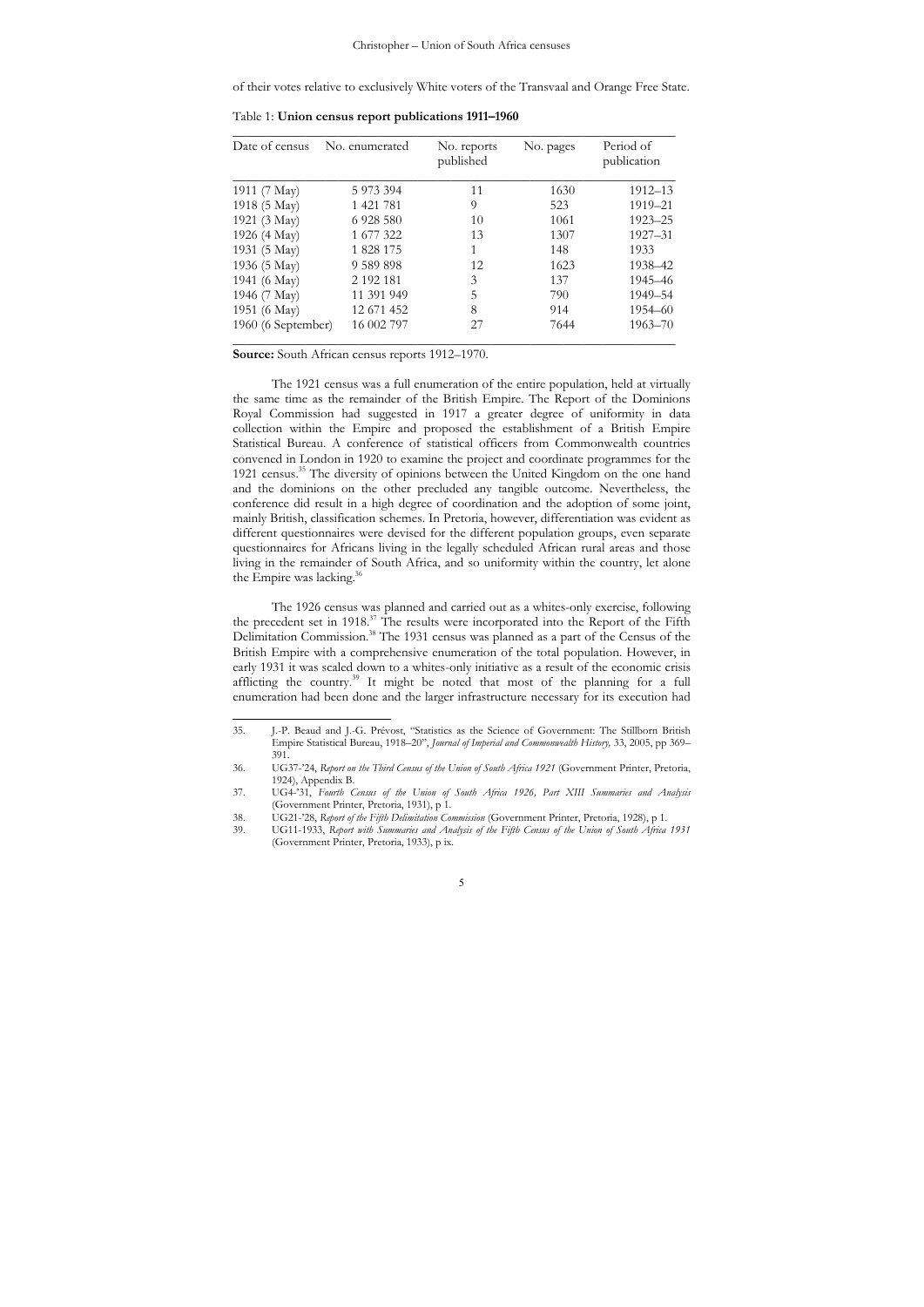been set in place. In 1936 it was decided that a full enumeration would be conducted rather than wait for 1941. The principle of racially differentiated questionnaires was continued from 1921 and was to be retained for all subsequent censuses.<sup>4</sup>

The Second World War led to the cancellation of the 1941 census in the United Kingdom and most British Commonwealth countries. In South Africa it was reduced to another whites-only exercise for the Eighth Delimitation Commission.<sup>41</sup> As a result, the 1946 census was upgraded to a full enumeration.<sup>42</sup> This was repeated in 1951 as South Africa returned to a pattern of virtual synchronisation with those in the United Kingdom and the rest of the British Commonwealth.<sup>43</sup> Constitutional changes in the 1950s resulted in the removal of those who were not classified as White from the voters' rolls and the removal of the link between the census and the delimitation process. As a result, the projected 1956 census did not take place. Finally the date of the projected 1961 census was changed from the northern hemisphere Spring month of May, to the southern hemisphere Spring month of September 1960.<sup>44</sup> The adoption of the end of the decade year emulated the nineteenth-century republican censuses in the Orange Free State and South African Republic, themselves following the precedent set by the American republic and contrary to the British Empire's adoption of the first year of the decade for enumerations.

It is through the publication record of the censuses that they are generally known and used. It should be emphasised that the South African censuses, unlike those of the United Kingdom have left no extensive record of manuscript returns. The enumerators' summary books are all that remain after the destruction of the individual completed questionnaires.45 Even here confidentiality rules preclude their public consultation. It is in the printed record that the censuses are known and there can be no reworking of the results because a question was not as the researcher would have asked it or the statistics were tabulated in another manner. Government officials, statisticians and others in each age asked its particular questions and tabulated the results as the census directors thought most suitable to answer the questions of that date. The publications therefore have to be read in that light.

The first observation is that the published record is very diverse and variable. In volume, the results were until 1963 published as parliamentary papers and thereafter as statistical reports in the same format. The number of such publications per census varied from one for the 1931 census to 27 for the final 1960 census. The number of pages covered ranged from 137 to 7644. Within such a range, the topics covered and the detail and scale at which they were covered varied substantially.

 $40.$ 40. UG21-'38, *Sixth Census of the Union of South Africa 1936, Volume I Geographical Distribution* (Government Printer, Pretoria, 1938), p vii.

<sup>41. &</sup>quot;Report of the Eighth Delimitation Commission", *Government Gazette No 3139 (8 January 1943)* (Government Printer, Pretoria, 1938), p iv.

<sup>42.</sup> UG51-1949, *Population Census 1946, Volume I Geographical Distribution* (Government Printer, Pretoria, 1949), p iii.

<sup>43.</sup> UG-'42-'55, *Population Census 1951, Volume I Geographical Distribution* (Government Printer, Pretoria, 1955), p v.

<sup>44.</sup> RP62/1963, *Population Census 1960, Volume I Geographical Distribution* (Government Printer, Pretoria, 1963), p i. Subsequent census reports were no longer formally presented to parliament and therefore did not receive RP numbers.

<sup>45.</sup> National Archives Depot, Pretoria, (hereafter NAD), Record Series STK consisted exclusively of the enumerators' summary books for the 1911–1946 censuses. They were withdrawn from public consultation in 1990 for reasons of confidentiality, which preclude access to other related unpublished material.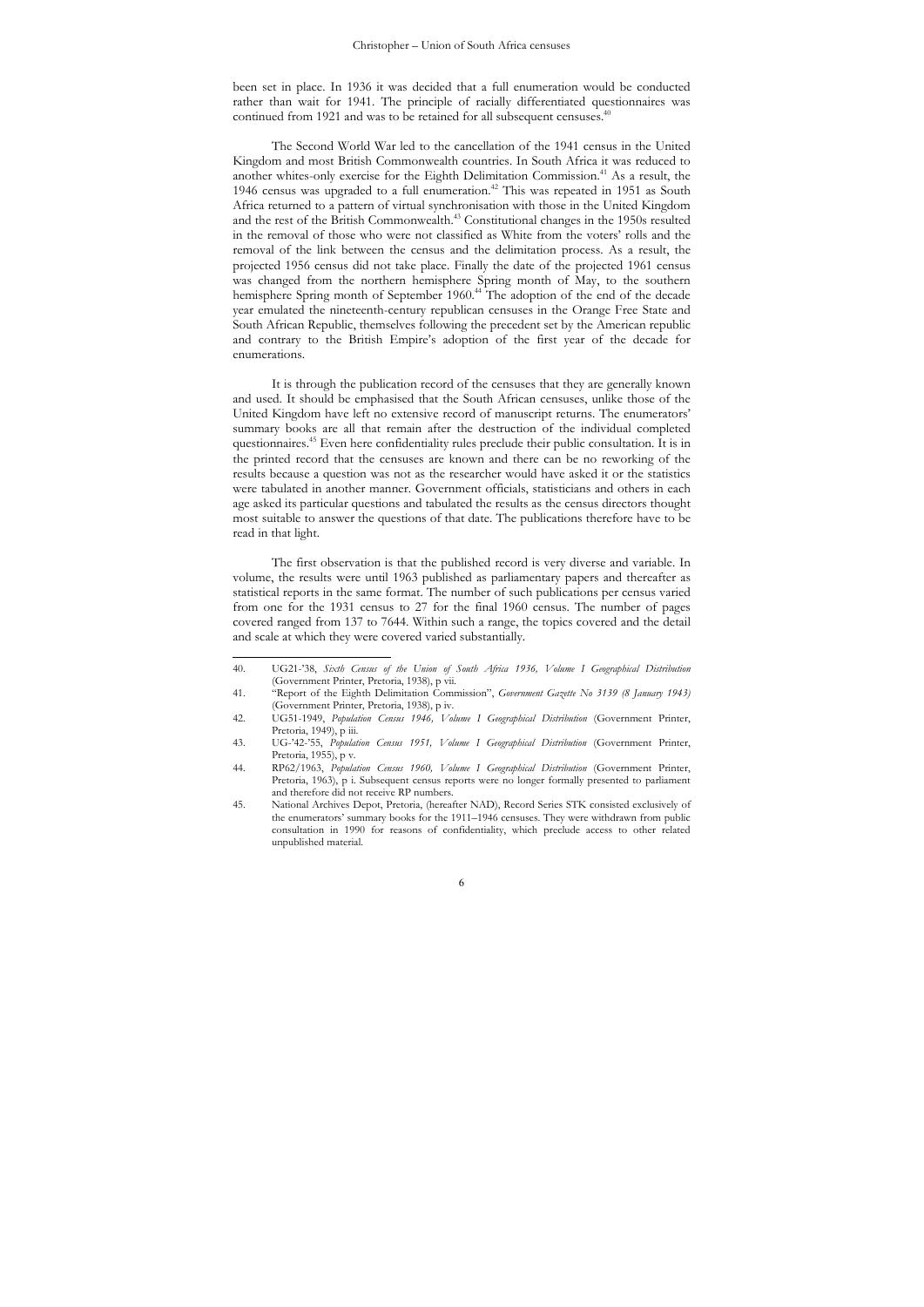A feature of the early (1911–1926) censuses was the publication of a general report, where the Census Director presented an overview of the conduct of the exercise and commented upon the subjects and trends which he thought to be noteworthy. Such general reports had accompanied the British censuses since 1861.46 The single volume 1931 census report sufficed for that enumeration. However, the general report for the 1936 census was postponed because of the outbreak of the Second World War and was never written.47 After 1945 the practice was not revived. Indeed the introductory sections of the published volumes were often merely technical and repeated verbatim in each volume for a census sequence. Nevertheless, the general reports which were published remain significant demographic publications. That produced for the 1921 census extended to some 417 pages illustrated with numerous maps and diagrams.<sup>48</sup> Some commentary was incorporated in individual reports on the 1936 census and subsequent censuses, but on the whole it was brief and lacked the comprehensive overviews offered by the general reports.

It is noticeable that the time span for publication increased significantly during the Union period. The results of the 1911 census, including the general report, were published within two years of the enumeration. Paradoxically, the introduction of tabulating machines for the 1918 census delayed the production of results, because the data had to be punched by hand onto cards before the calculations could take place. Thus the production of the 1921 census publications took four years. That for 1926 took five years and 1936 took six. After the Second World War the publication of the 1946 and 1951 censuses became linked, as some tables for 1946 only appear with the 1951 results. Speed did not improve with the 1951 census results taking nine years to appear while the volumes on occupations and incomes were never completed. As a result a set of ten per cent sample volumes were produced for the 1960 census for use prior to the publication of the definitive figures, which was only completed in  $1970<sup>49</sup>$  Although 27 volumes were issued for the 1960 census, most of the additional space was taken with new cross-tabulations, including 14 volumes for individual urban areas. It is remarkable that the results of the 1960 census were mostly published on the basis of the four race groups, with comparatively few pages (5.0 per cent) of tables covering the entire population, compared with 39.9 per cent exclusively for the White population, 21.6 per cent for the Coloured population, 17.4 per cent for the Asian population and only 16.2 per cent for the majority African population.<sup>50</sup> An additional special report attempted to draw the sequence of censuses together on a common geographical framework.<sup>5</sup>

### **Race, religion, language and nationality**

The most important identity attribute recorded in the census was race, for it was against race that all other attributes were cross-tabulated. Indeed, for most censuses it determined which questionnaire a person filled in, or even whether they were counted at all. Racial science in its various forms dominated South African politics in the Union

 $\overline{a}$ 

<sup>46.</sup> C. Hakim, "Census Reports as Documentary Evidence: The Census Commentaries 1801–1951", *Sociological Review,* 28, 1980, pp 551–580.

<sup>47.</sup> UG24-'42, *Sixth Census of the Union of South Africa 1936, Volume V Birthplaces, Period of Residence and Nationality* (Government Printer, Pretoria, 1942), p vi.

<sup>48.</sup> UG37-'24, *Report, Third Census, 1921*.

<sup>49.</sup> *Population Census 1960, Sample Tabulation Volumes 1*–*8* (Government Printer, Pretoria, 1962–65).

<sup>50.</sup> *Population Census 1960, Volumes 1–11* (Government Printer, Pretoria, 1963–70).<br>51 Report No. 02-02-01 *Urban and Rural Population of South Africa 1904 to 1960* (G

<sup>51.</sup> Report No. 02-02-01, *Urban and Rural Population of South Africa 1904 to 1960* (Government Printer, Pretoria, 1968).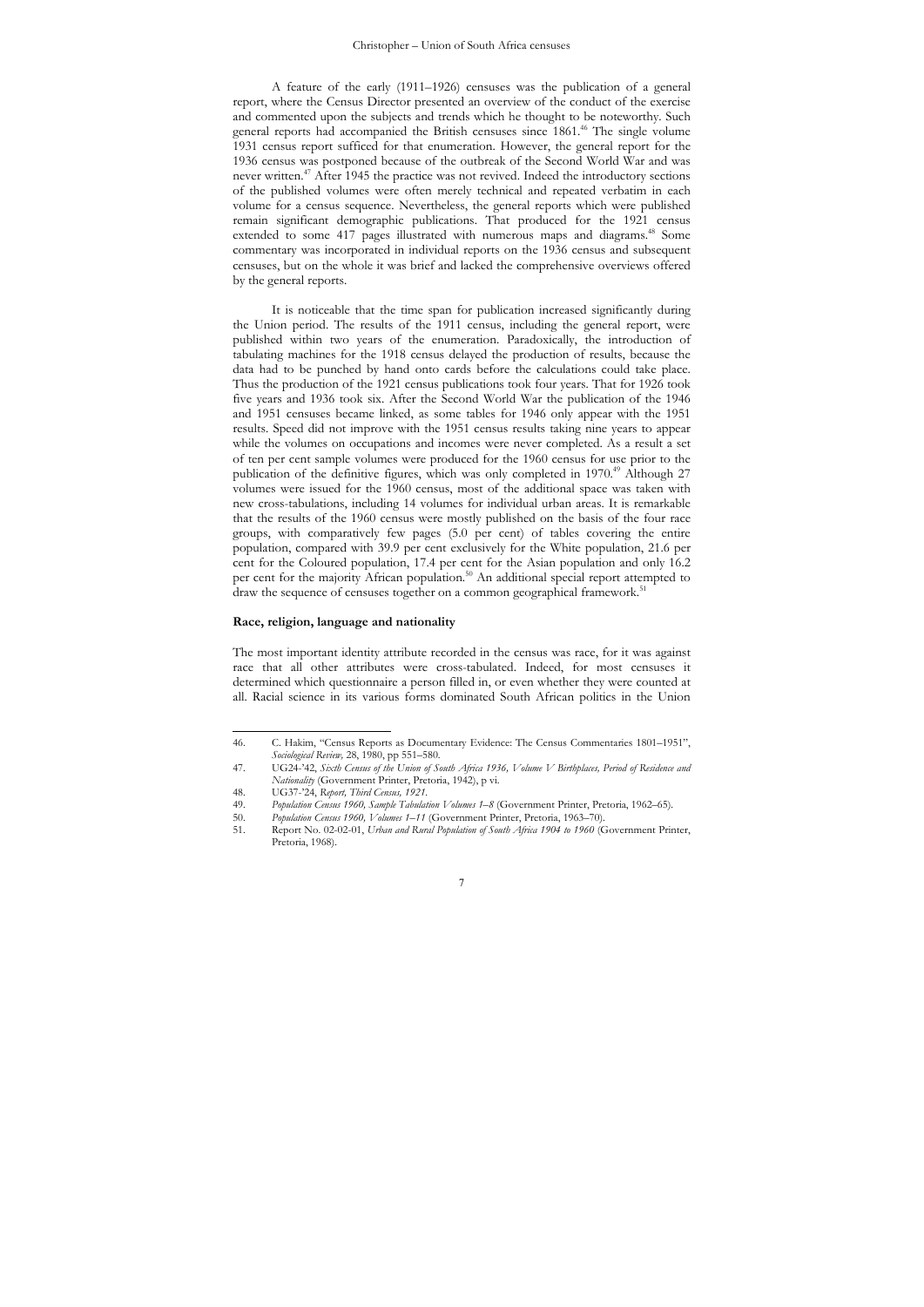period and this was manifested in the census.52 At Union the Director of Census was faced with the problem of devising a race classification to suit the new state.53 The Registrar General of England and Wales in his report on the 1901 census of the British Empire was of little assistance as he stated that: "The scientific description of Races can hardly be brought within the scope of a Census Report, more specially as there appears to be no standard classification of the varieties of the human species".<sup>54</sup> This did not mean that there had not been a vigorous debate within the British ethnographic and anthropological communities to produce one.<sup>55</sup> Indeed it had not deterred colonial and dominion census commissioners from devising their own to reflect each countries' circumstances.56 In doing so they had to formulate classification schemes which could be readily and consistently applied by the enumerators, often of diverse backgrounds, who had neither a training in physical anthropology nor the time to undertake detailed enquiries into a person's background. The Cape of Good Hope had devised a six-fold classification reflecting the complexities of that society.57 However, it included several anomalies, and was criticised as being "by no means scientific" and requiring simplification by the time of the  $1904$  census.<sup>58</sup> It included as separate groups, Cape Malays, based on religion, and "Fingos", based on a particular ethnicity. In addition the "Hottentot" (Khoisan) group was considered to have largely integrated with the Cape Coloured group by the end of the nineteenth century.<sup>59</sup> In Natal, the Indian population was separately enumerated, while in the Transvaal the Cape Coloured population was separated from other groups.

The Director of Census therefore exercised his prerogative to define the groups and adopted a simple three-fold classification in 1911 to remove the intricacies and overlaps of individual colonial schemes. The groupings were "European or White", "Native" or "Bantu", and "Mixed and Coloured".<sup>60</sup> In this census the distinction between Europeans and "Others" was made in many tables, where the statistics for the Native and Coloured groups were amalgamated. The number of groups was increased to four in 1921 with the introduction of a separate Indian group.61 This was necessitated by the request for information on the Indian population by the Government of India and to monitor progress in the Indian repatriation programme conducted by the South African government. Owing to the differences in questionnaires for each group from 1921 onwards the broad European-Other dichotomy was not presented in tabular form in the post-1911 era, although separate "Non-European" volumes were published. This fourfold division was considered by the Director of Census and Statistics at the time as a burden which: "sometimes tends to throttle every bit of work we do which concerns our population".62 In 1951 the Cape Malays were reintroduced as another group in response

<sup>52</sup> 52. S. Dubow, *Scientific Racism in Modern South Africa* (Cambridge University Press, Cambridge, 1995), pp 1–19. The problems of the census classification are not specifically mentioned.

<sup>53.</sup> A.K. Khalfani and T. Zuberi, "Racial Classification and the Modern Census in South Africa, 1911–1996", *Race and Society,* 4, 2001, pp 161–176.

<sup>54.</sup> Cd 2660, *Census of the British Empire 1901*, p xlvii.<br>55. N. Stepan, *The Idea of Race in Science: Great Britain*.

<sup>55.</sup> N. Stepan, *The Idea of Race in Science: Great Britain 1800*–*1960* (Palgrave Macmillan: London, 1982) p 111.

<sup>56.</sup> A.J. Christopher, "Race and the Census in the Commonwealth", *Population, Space and Place,* 11, 2005, pp 103–118.

<sup>57.</sup> G42-'76, *Census, Cape of Good Hope 1875,* p 3.

<sup>58.</sup> G19-1905, *Census, Cape of Good Hope 1904,* p xxi.

<sup>59.</sup> G6-'92, *Census, Cape of Good Hope 1891*, p xix.<br>60. UG32-1912, *Census 1911*, *Report*, p v.

<sup>60.</sup> UG32-1912, *Census 1911, Report,* p v.

<sup>61.</sup> UG37-'24, *Report, Third Census 1921*, p 26.

<sup>62.</sup> The National Archives, Kew, RG19/56 General Register Office correspondence, Cousins (Director of Census and Statistics, Pretoria) to Vivian (Registrar General of England and Wales)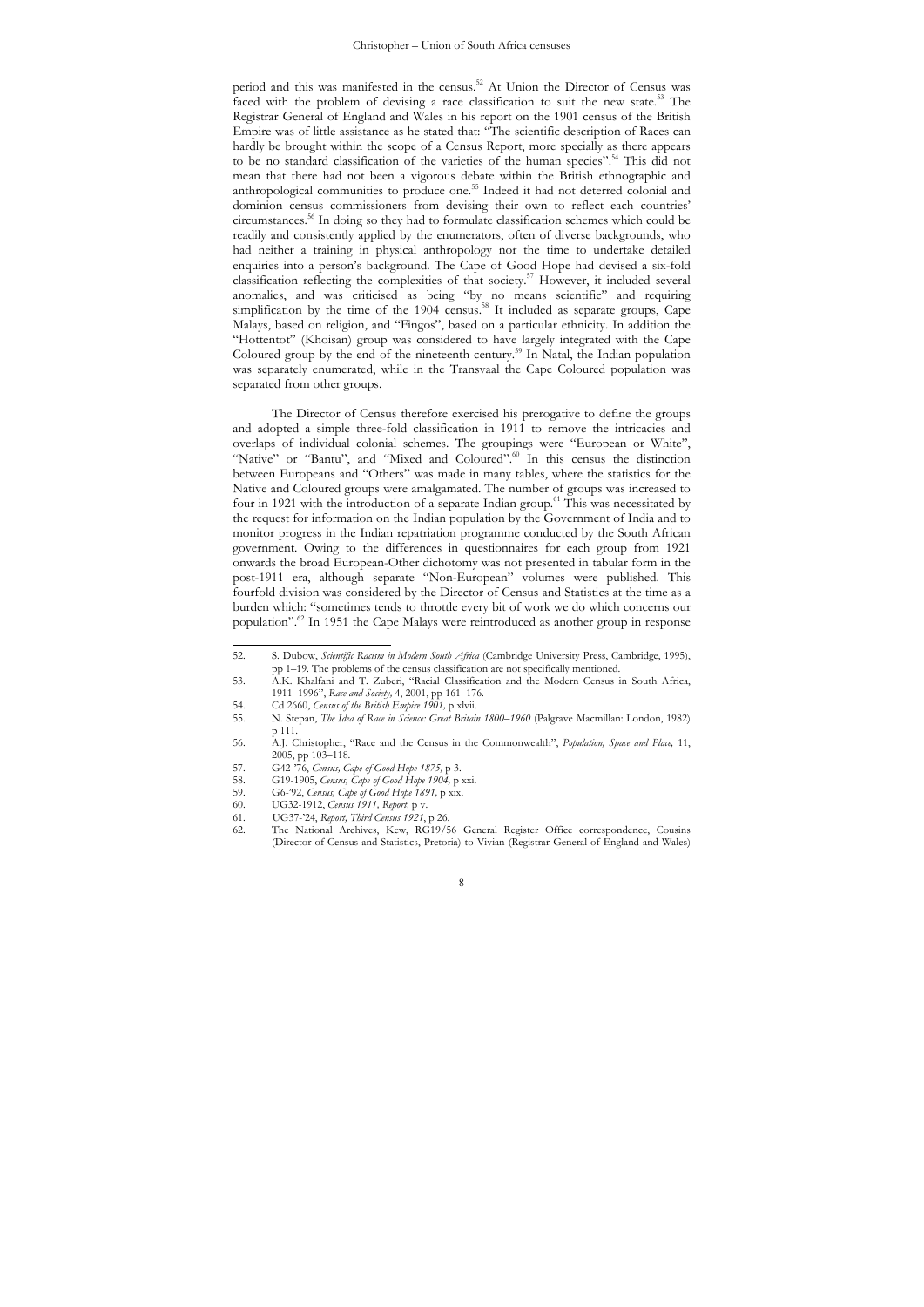to the requirements of the Population Registration Act of 1950.<sup>63</sup> However, their numbers (62 807) were too small to warrant the additional time and space required for their tabulations and they were merged with the Coloured population for most tables; the distinction was not raised again.

In view of the significance of race in all aspects of society, the basic classification was retained and codified in 1950. Nomenclature proved as problematical in South Africa as it did in other countries.<sup>64</sup> The boundaries of the groups were not clear and the definitions often did little to assist the process of classification. In 1911 there was a contradiction between the terms "Native" and "Bantu", which affected the indigenous inhabitants of the Western Cape, the Khoisan (Bushmen and Hottentots), who did not originally speak a Bantu language. They had been separately listed in the earlier Cape censuses. Thus the enumerators in the town of Beaufort West classified 920 persons as "Natives", but subsequently their supervisor reduced this to 361, assigning the remainder to the "Mixed and Coloured" category.<sup>65</sup> In 1936 the definition of the boundaries between the groups, particularly for Europeans, assumed greater significance, with official anxiety over people of mixed parentage "passing over the line" and being reclassified. Census enumerators were instructed that: "discreet inquiries should be made locally to ascertain whether a person of doubtful descent is looked upon locally and received by his European neighbours as a European".66 In 1936 an attempt was made to distinguish the various groups contributing to the Coloured population, indicating that 11.3 per cent were of Hottentot origin compared with only 4.4 per cent as Cape Malay.<sup>6</sup> The Chinese community was virtually invisible in census terms, as they were in most other respects.<sup>68</sup>

The 1951 census marked a significant change in approach as it: "formed the basis of the Population Register established under the Population Registration Act" of 1950.<sup>69</sup> Definitions were thus legislated, rather than reached by self-identification or acceptance by other members of a group. Ultimately it was the difference in definition between physical appearance and social acceptance which became legally significant under the enforcement of the Group Areas Act, which prompted the legal opinion that race classification was an attempt "to define the indefinable".

Religion is an important element in self-definition and national identity. Although the census of Great Britain had only attempted an enquiry into religious observance once in 1851, Ireland and many of the colonial censuses did probe religious adherence.<sup>71</sup> Religion therefore appeared as a topic in the pre-Union censuses and was included in the

 $\overline{a}$ 

65. NAD, File STK012-13, Beaufort West 1911, Census enumerators' summary books, areas 1–5.

66. UG21-'38, *Sixth Census 1936, Volume I,* p ix.

 $\overline{9}$ 

<sup>16</sup> September 1921.

<sup>63.</sup> UG42-'55, Population *Census 1951, Volume I,* p 2.

<sup>64.</sup> I. Makeba Laversuch, *Census and Consensus? A Historical Examination of the US Census Racial Terminology Used for American Residents of African Ancestry* (Peter Lang, Frankfurt, 2005), p 1.

<sup>67.</sup> UG12/42, *Sixth Census of the Union of South Africa 1936, Volume IX Natives (Bantu) and Other Non-European Races* (Government Printer, Pretoria, 1942), p xxv.

<sup>68.</sup> M. Yap and D.L. Man, *Colour, Confusion and Concessions: The History of the Chinese in South Africa* (University of Hong Kong Press, Hong Kong, 1996), pp 433–435.

<sup>69.</sup> UG42-'55, *Population Census 1951, Volume I,* p v.

A. Suzman, "Race Classification and Definition in the Legislation of the Union of South Africa 1910–1960", *Acta Juridica,* 1960, pp 339–367.

<sup>71.</sup> E.M. Crawford, *Counting the People: A Survey of the Irish Censuses 1813*–*1911* (Four Courts, Dublin, 2003), p 25.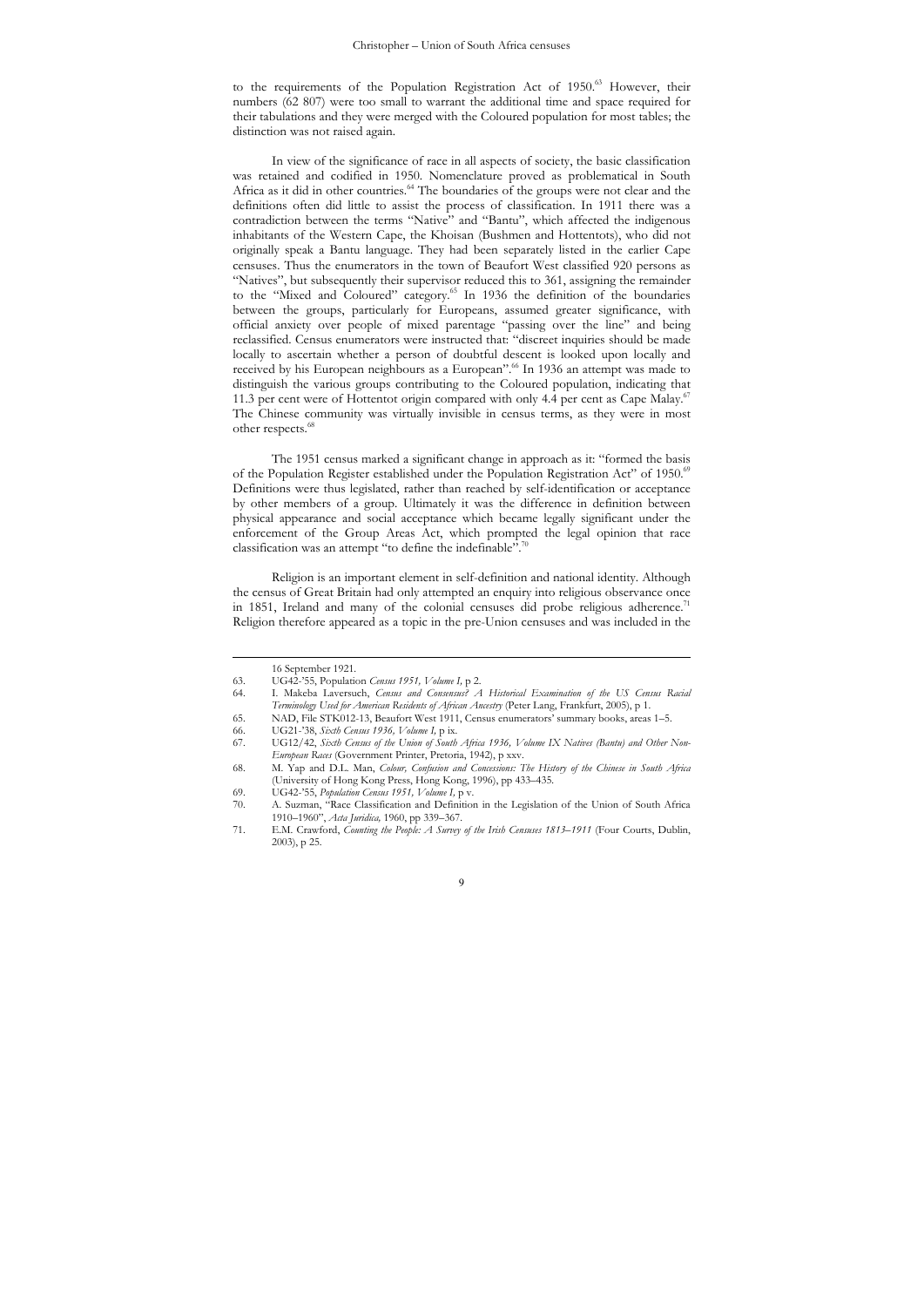list indicated by the Registrar General for inclusion in  $1911.^{72}$  In South Africa the religious census was significant because it provided an indication of broad group and hence political allegiance, within the White population, in the absence of a language question. In particular the identification of the various branches of the Dutch Reformed Church approximated to the extent of the Afrikaner population and it was this constituency which dominated politics throughout the Union period.<sup>73</sup>

It is notable that the census sought individual denominations, but the responses were usually inadequate for reliability in this respect. Thus in 1911, although the three main branches of the Dutch Reformed Church were identified in the detailed tables, they were frequently combined because the term "Gereformeerd" was applied somewhat generally.<sup>74</sup> Similarly, the schisms within the Anglican and Methodist churches were generally difficult to tabulate and combined figures were produced. The concentration upon the Christian denominations reflected the relative importance attributed to the White population. In contrast, in 1911 some 73.7 per cent of the African population was assigned to the "no religion" category indicating a complete lack of interest in indigenous belief systems. Initially only the "mission" churches were accepted as Christian in the returns. However, in 1936 the "separatist churches" were listed, but not individually named, for the first time, and by 1960 they accounted for 21.2 per cent of the African population.75 Some 3.5 million (32.1 per cent) were still classified as "other and unspecified" in 1960. Thus the Union censuses failed to recognise and monitor the development and complexity of the accommodation between indigenous belief systems and Christianity which took many forms and provided an alternative form of identity.<sup>76</sup> Other religions received passing mention, with no investigation of their diversity, as the majority of Moslems and Hindus were not White.

Language is one of the most significant criteria in the definition of a nation or nationality. It is scarcely surprising that the census undertook an enquiry into aspects of language. In 1911 there was no guidance from the Registrar-General on the subject. Indeed the subject had been neglected in British colonial censuses and in the United Kingdom it was only the survival of the peripheral Celtic languages which was the subject of any enquiry. However, the Dominion of Canada recognised the significance of language in the political accommodation of the French and English speakers and incorporated elaborate questions in the census to test the development of the accommodation.<sup>77</sup> The quest for "national origin" supplied the gap in the information, as the religious question in that country did not, in the presence of so many Irish immigrants. A parallel probe could be discerned in the analysis of Dutch and English speakers in the White community in South Africa, where initially a surrogate question (religion) had been asked in place of a language question.

 $\overline{a}$ 

<sup>72.</sup> Cd2660, *Census of the British Empire 1901,* pp xlix-li.

<sup>73.</sup> M. Suzman, *Ethnic Nationalism and State Power: The Rise of Irish Nationalism, Afrikaner Nationalism and Zionism* (Palgrave Macmillan, Basingstoke, 1999), p 5.

<sup>74.</sup> UG12e-1912, *Census of the Union of South Africa 1911, Part VI Religion* (Government Printer, Pretoria, 1913), pp 924–925.

<sup>75.</sup> UG12/42, *Sixth Census 1936, Volume IX,* pp 63–67; *Population Census 1960, Volume 3 Religion* (Government Printer, Pretoria, 1966), p 131.

<sup>76.</sup> H. Pretorius and L. Jafta, '"A branch springs out': African Initiated Churches", in R. Davenport and R. Elphick (eds), *Christianity in South Africa: A Political, Social and Cultural History* (University of California Press, London, 1998), pp 211–226.

<sup>77.</sup> J. Kralt, "Ethnic Origins in the Canadian Census 1871–1986", in S.S. Halli, F. Trovato and L. Driedger (eds), *Ethnic Demography: Canadian Immigrant, Racial and Cultural Variations* (Carleton University Press, Ottawa, 1990), pp 13–29.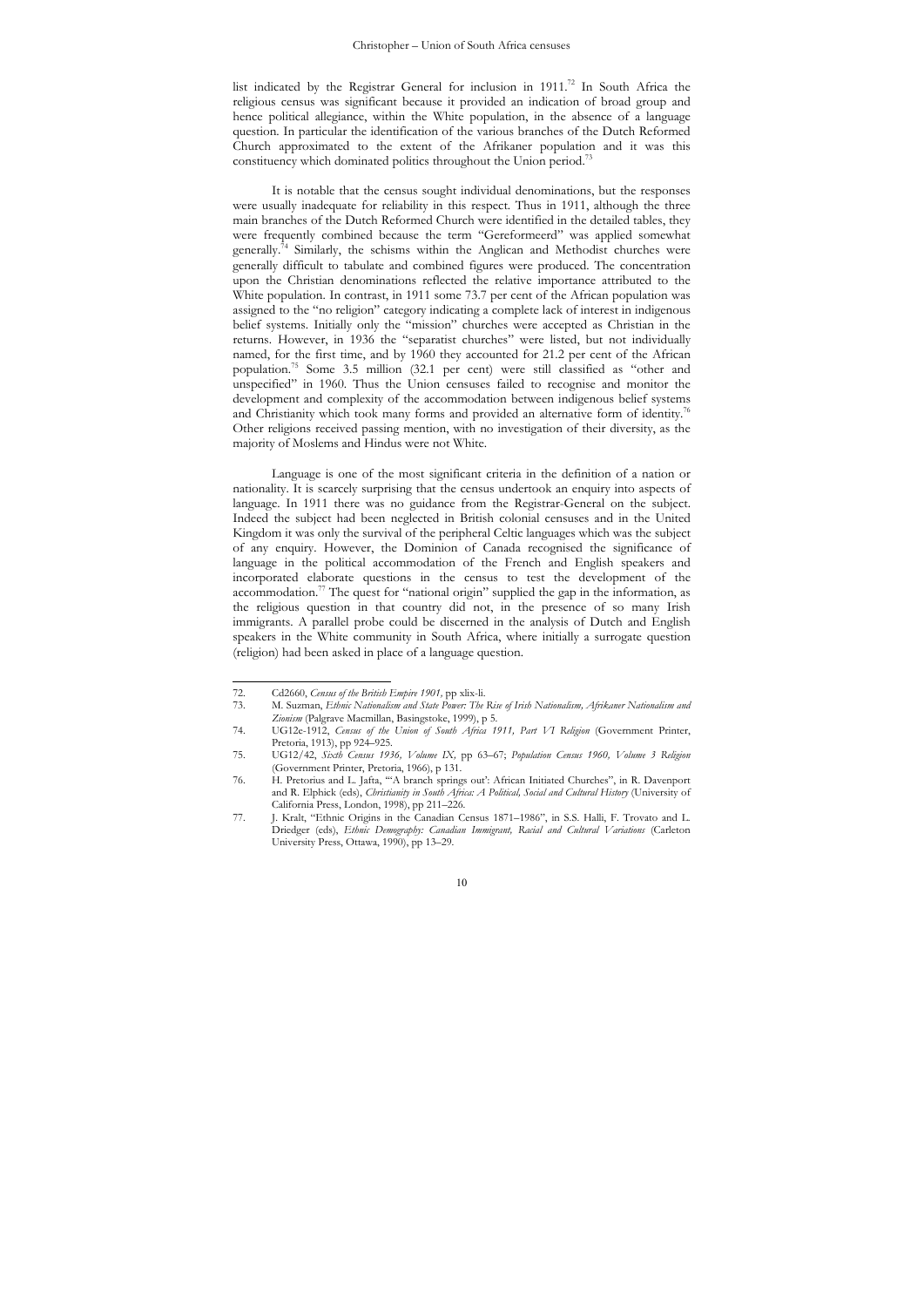In 1918 the White population was asked a question about an individual's ability to speak the two official languages, English and Dutch, or later Afrikaans.78 In this respect it probed the extent of bilingualism as a measure of the evolution of a common South African White nation. The results indicated that 42.1 per cent could speak both. The figure gradually rose to 64.4 per cent by 1936.<sup>79</sup> The question revealed little about the relative sizes of the two language groups, because the majority of monoglots were English speakers.

The question of home language was only posed in 1936 for the first time. The questionnaire allowed the response "Afrikaans and English" for households where both were spoken, thereby blurring the intent of the enquiry. The number of such responses was generally low and made little impression upon the overall response, which tended to reinforce the religious question. The question was extended to the Coloured and Asian populations in 1936, although separate questionnaires were supplied.<sup>80</sup> This enabled the survival of Hottentot and Bushman languages to be recorded (reduced to 3,828 speakers). The separate Asian schedules enabled the subsequent language shift in the Indian population to be monitored closely.81 Whereas in 1936 some 96.8 per cent of the Indian population recorded an Indian language as used in the home, by 1960 this had fallen to 82.4 per cent, with 14.4 per cent employing English.<sup>82</sup> In 1946 everyone was asked a home language question, resulting in the emergence of a new range of data on indigenous Bantu languages.83 In 1960 the African language question was extended to languages spoken to ascertain proficiency in English, Afrikaans and a Bantu language.<sup>84</sup> The link between language and ethnicity was, as yet, not made in the census.

Nationality and citizenship have been complex and contested areas of enquiry. The elements of ethnicity and place of birth have frequently been confused with the issue and terms used with different meanings at different times. The question on place of birth effectively acted as an approximation for nationality. This was because at Union, the inhabitants of the British Empire were subjects of the King of the United Kingdom of Great Britain and Ireland, as were the majority of those recorded as born outside the Union.85 However, the country received immigrants on both a permanent and temporary basis. In 1911 immigrants were predominantly from the United Kingdom (Whites), India (Coloured), and Basutoland, Swaziland and Portuguese East Africa (African). Only the latter were not British by birth and were essentially migrant male mine workers. A table recorded the numbers of those who had become British subjects by naturalisation.<sup>86</sup> This pattern continued for the Union period, although the flows of permanent immigrants

 $\overline{a}$ 

<sup>78.</sup> UG1-'21, *Census of the European or White Races of the Union of South Africa 1918, Part III Education* (Government Printer, Pretoria, 1920), p 46.

<sup>79.</sup> UG44-'38, *Sixth Census of the Union of South Africa 1936, Volume VI Languages* (Government Printer, Pretoria, 1938), pp 1–10.

<sup>80.</sup> UG44-'38, *Sixth Census 1936, Volume VI*, p xi.<br>81. R. Mesthrie, "Language Change, Survival, I

<sup>81.</sup> R. Mesthrie, "Language Change, Survival, Decline: Indian Languages in South Africa", in R. Mesthrie (ed.), *Language in South Africa* (Cambridge University Press, Cambridge, 2002), pp 161– 178.

<sup>82.</sup> *Population Census 1960, Volume 7(1) Characteristics of the Population: Age, Marital Status and Home Language* (Government Printer, Pretoria, 1968), p 366. 83. UG18/1954, *Population Census 1946, Volume IV Languages and Literacy* (Government Printer,

Pretoria, 1954), pp 148–155.

<sup>84.</sup> *Population Census 1960, Volume 7(1),* p 502.

<sup>85.</sup> UG32-1912, *Census 1911, Report,* pp lvii-lxv.

<sup>86.</sup> UG32f-1912, *Census of the Union of South Africa 1911, Part VII Birthplaces* (Government Printer, Pretoria, 1913), p 1048.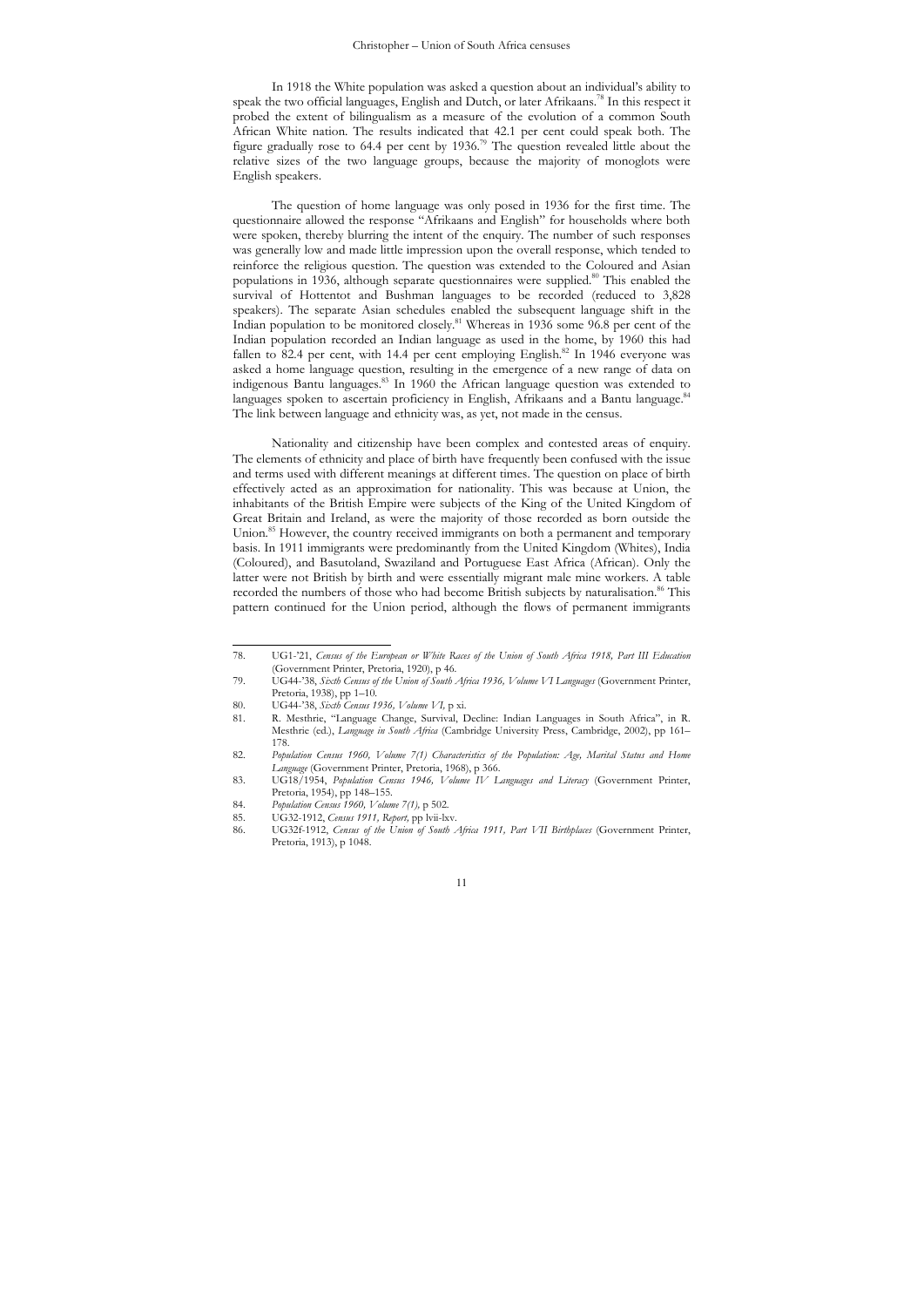were restricted, particularly in the case of Indians and Africans.<sup>87</sup>

Only in 1918 was a specific nationality question asked.<sup>88</sup> It is not surprising that 97.6 per cent of the White population recorded themselves as British in 1918 and 98.4 per cent in 1921.89 The National Party-led government after 1924 sought to loosen the imperial ties. The debate leading to the enactment of the Nationality and Flag Act of 1927 led to divisions not only over the new flag, but the question of basic nationality. Thus at the time of the 1926 census, some 51.9 per cent of the White population indicated they were "British", while 46.2 per cent recorded they were "South African".<sup>91</sup> In 1936 the percentage indicating itself as South African had increased to 97.8.91 The introduction of South African citizenship in 1949 therefore had little effect upon the formal identity of Whites in the census.<sup>92</sup> The limitation of the question was appreciated in 1926 when a broad quest for parentage or origins was considered. As the Census Director wrote:

It was originally intended to go farther back to the grandparents to ascertain the national origin; but after considering all the aspects of the question it was decided to limit the question to the immediate parentage of the individual.<sup>93</sup>

It was realised that: "The answer will depend largely on the individual's point of view, which would be influenced by such circumstances as his upbringing, his home language, his religion, and probably even the environment in which he lives."<sup>94</sup> National origin was a remarkably difficult concept to include in a census and no further enquiry was made for the White population.

The Asian population had been asked a question on "original nationality" rather than nationality in 1921, with 97.3 per cent identifying themselves as "Indian".<sup>95</sup> In 1936 the question had been formal nationality, resulting in 81.6 per cent indicating Indian (South African) and only 16.7 per cent Indian (British) nationality.<sup>96</sup> In 1946, the question reverted to origins as a means of exclusion from the South African fold, because "an Indian is classified as such irrespective of his birthplace, and irrespective of whether he is a citizen of India, Pakistan or South Africa".<sup>97</sup> The nationality of the Coloured population presented few problems. In 1921 it was 99.8 per cent British and in 1936 as 99.7 per cent South African.<sup>98</sup> The African population was not asked such a question, as it was stated that: "Owing to the difficulties in classification the Bureau does not tabulate

 $\overline{a}$ 

<sup>87.</sup> *Census of Population 1960, Volume 9 Miscellaneous Characteristics* (Government Printer, Pretoria, 1968), pp 142–139.

<sup>88.</sup> UG1-1920, *Census of the European or White Races of the Union of South Africa 1918, Part III Education* (Government Printer, Pretoria, 1920), p 46.

<sup>89.</sup> UG35-'23, *Third Census of the Union of South Africa 1921, Part III Official Languages Spoken* (Government Printer, Pretoria, 1923), p iii. 90. UG35-'29, *Fourth Census of the Union of South Africa 1926, Part VI Nationality and Parentage*

<sup>(</sup>Government Printer, Pretoria, 1929), p iii. 91. UG24-'42, *Sixth Census of the Union of South Africa 1936, Volume V Birthplaces, Period of Residence and* 

*Nationality* (Government Printer, Pretoria, 1942), p xvi. 92. UG34-'54, *Population Census 1951, Volume IV Birthplace, Year of Arrival and Nationality* (Government

Printer, Pretoria, 1954), p 43. The report covered Whites in 1951 and all races in 1946. 93. UG35-'29, *Fourth Census 1926, Part VI,* p iii.

<sup>94.</sup> UG35-'29, *Fourth Census 1926, Part VI,* p iii. 95. UG37-'24, *Report, Fourth Census 1921,* p 240.

<sup>96.</sup> UG24-'42, *Sixth Census 1936, Volume V,* p xxi.

<sup>97.</sup> UG34-'54, *Population Census 1951, Volume IV,* p vi.

<sup>98.</sup> UG37-'24, *Third Census 1921, Report,* p 239; UG24-'42, *Sixth Census 1936, Volume V,* p 146.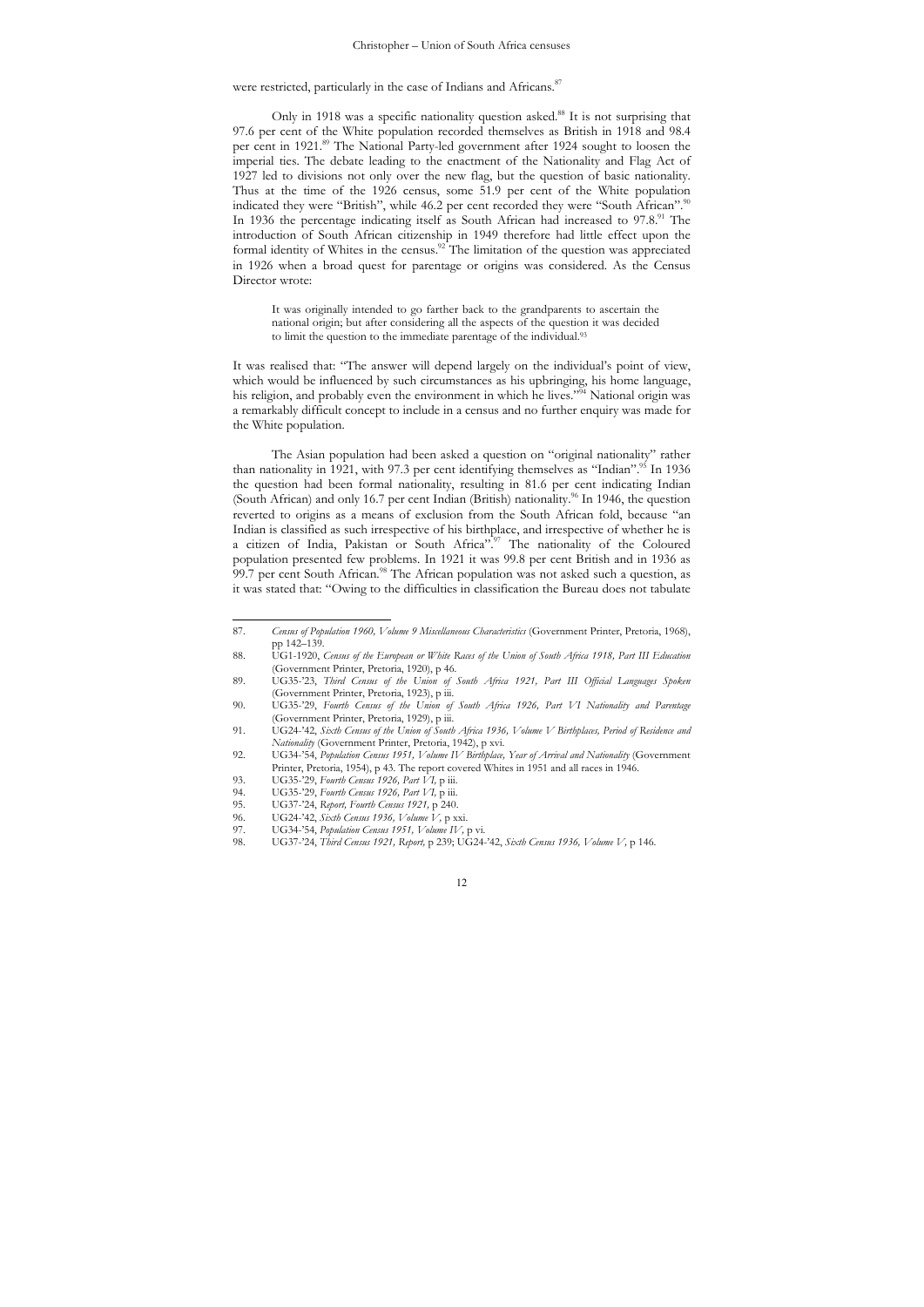statistics of the legal nationality, i.e. the actual citizenship of the non-white population".<sup>99</sup> The African population was still excluded from the investigation in the 1960 census.<sup>10</sup>

Related to nationality was the question of the franchise, to which the census was most closely linked. Only the 1911 census included a table of voters.<sup>101</sup> These distinguished between "White" and "Other than White" in the Cape of Good Hope. It might be noted that in that province, of the 148 500 voters, some 23 000 were "Other than White", with the "Whites" in a minority on the Tembuland constituency voters' role. The small number of Indian and Coloured voters in Natal was not distinguished. Later censuses offered no comprehensive tables of those qualified for the franchise. The disenfranchisement of the first the African (1936) and then the Coloured (1956) voters in the Cape of Good Hope was not reflected in the census.<sup>102</sup>

### **Other questions**

 $\overline{a}$ 

The enquiry into identity is usually controversial, but other apparently simple and straightforward questions reveal a degree of complexity in the quest to describe the nation, particularly in view of the different questionnaires provided for the different groups. It may be assumed that less emotionally and ideologically charged questions have a greater degree of reliability.103 However, the framing and published outcomes of questions such as age and occupation reveal equally complex ramifications which impacted upon the view of the nation and its diversity. Other constant questions, including marital status and education, received contrasting degrees of attention, according to date and race. Occasional questions appearing in one or two censuses are more difficult to appraise, but did allow for the inference of trends over time.

The question on age revealed problems in an era before the general registration of births and deaths. Nevertheless, age was recorded in single years in the 1911 census, although only published on the basis of five-year cohorts.104 In 1921, as an economy measure, the African population was only reported on the basis of four broad groupings: infancy (under 1); youth (1–14 years of age); maturity (15–50) and old age (over  $50$ ).<sup>1</sup> Criticism of this resulted in the appearance of five-year cohort figures again for the 1936 and subsequent censuses.106 Only in 1960 were single age groups listed for all race groups.<sup>107</sup> The African statistics illustrated the continuing problems of recording ages, with large numbers giving 30, 40, 50 and 60 as their age, but comparatively few for the years on either side. Nevertheless, people often knew when they were born with relation to some significant historical event in the local community. In 1911 enumerators sought

<sup>99.</sup> UG38-'59, *Population Census 1951, Volume VII Marital Status, Religion, Birthplaces of Coloureds, Asiatics and Natives* (Government Printer, Pretoria, 1959), p viii.

<sup>100.</sup> *Population Census 1960, Volume 11, Part 1 White Families, Part 2 Coloured and Asian Families* (Government Printer, Pretoria, 1970).

<sup>101.</sup> UG32-1912, *Census 1911*, *Report*, p 19<br>102. I. Loveland, *By Due Process of Law: R* 

<sup>102.</sup> I. Loveland, *By Due Process of Law: Racial Discrimination and the Right to Vote in South Africa 1855– 1960* (Hart, Oxford, 1999), pp 179*–*202, 336*–*362.

<sup>103.</sup> T.L. Alborn, "Age and Empire in the Indian Census 1871*–*1931", *Journal of Interdisciplinary History,* 30, 1999, pp 61*–*89.

<sup>104.</sup> UG32a-1913, *Census of the Union of South Africa 1911, Part II Ages of the People* (Government Printer, Pretoria, 1913).

<sup>105.</sup> UG40-'24, *Third Census of the Union of South Africa 1921, Part VIII Non-Europeans* (Government Printer, Pretoria, 1924), 46*–*50.

<sup>106.</sup> UG50-'38, *Sixth Census of the Union of South Africa 1936, Supplement to Volume IX Ages and Marital Condition of Bantu Population* (Government Printer, Pretoria, 1938), p v.

<sup>107.</sup> *Population Census 1960, Volume 9 Miscellaneous Characteristics,* pp 1*–*2.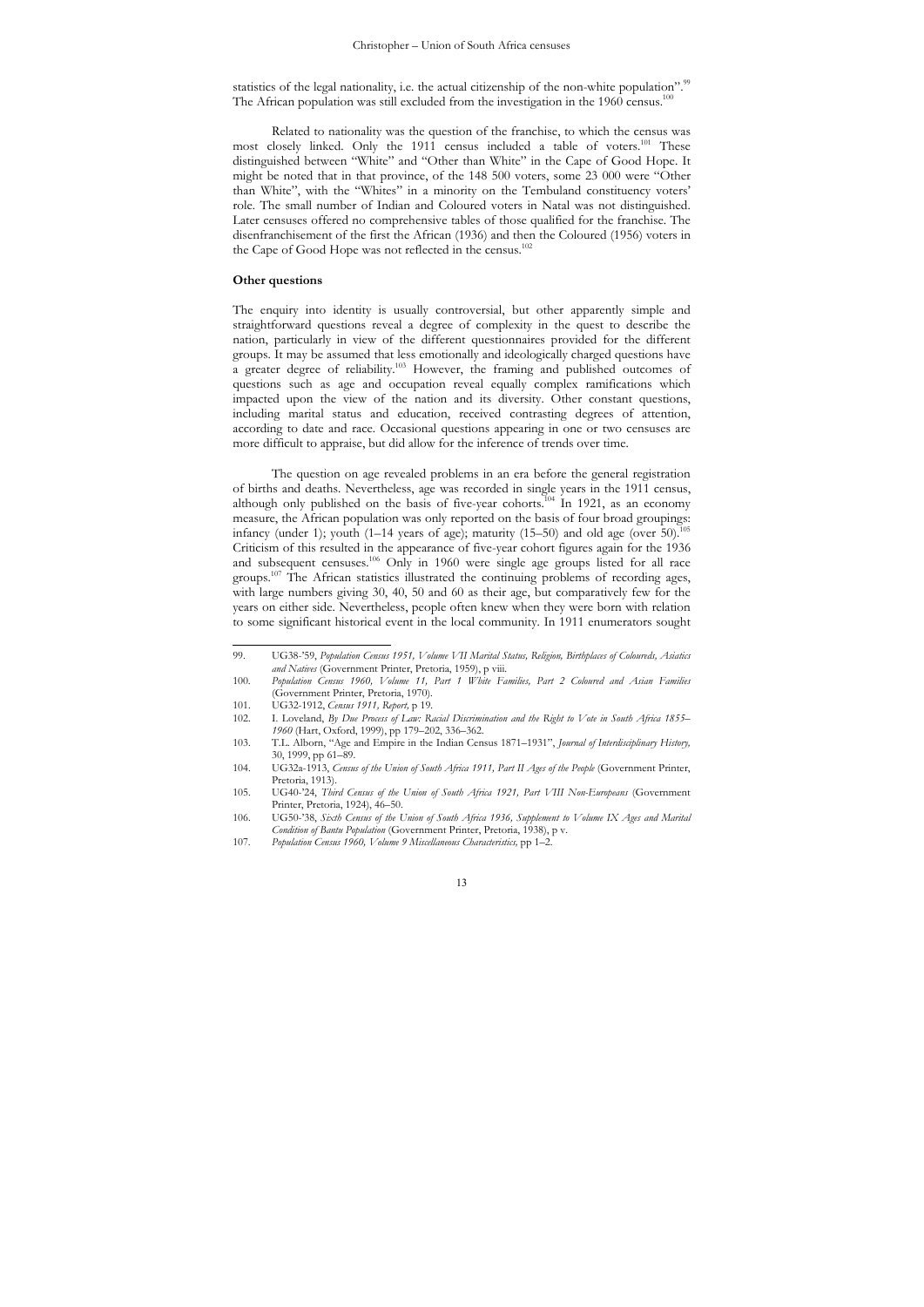to establish people's ages by reference such events.<sup>108</sup> The enumerators for the 1946 and 1951 censuses were supplied with suitable lists of important historical events to assist in their task.109 One of the outcomes of the age tables was the publication of "Life Tables" as actuarial information. Initially (1921), the tables covered only the Whites, but the Coloured population was added in 1936 and the Asian population in 1946.110 In 1951 it was still not possible to do so for the African population.<sup>111</sup> The exercise was not attempted for the 1960 census.

The enquiry into occupation reveals a similar divergence in approach.<sup>112</sup> In 1911 the modified British classification system, adopted by the Cape of Good Hope in 1875, was applied to the entire population.<sup>113</sup> It should be noted that the classification system had already been superseded in Great Britain, and therefore comparability with the metropolis was lost.<sup>114</sup> National occupational tables were produced in the 1911 census, although cross-tabulated by race. In 1921 the approach changed. The European, Coloured and Asian population were classified according to the new British 33-class classification system, while the African population was classified according to a special, simplified 18-occupation scheme.<sup>115</sup> The latter included a category entitled "peasants" to which 50.7 per cent of African adults were assigned. In common with other dominions the British classification was subsequently abandoned in favour of a locally devised scheme.<sup>116</sup> Thus in 1936, a new 10-class classification was applied to everyone, but no national statistics were compiled.117 This was repeated in 1946, with the significant change in the classification of African females engaged in agriculture from the economically active to the dependant category. As a result some 1.15 million adult women were removed from the economically active tables, thus substantially under rating the African contribution to the economy.<sup>118</sup> In 1960 the International Standard Classification of Occupations, published in 1958, was adopted and adapted to South African conditions.119 Again individual tables were published for the four race groups, with minimal space devoted to national totals. It might be noted that the two major commissions of enquiry, undertaken in the 1950s which were to underpin the apartheid

 $\overline{a}$ 108. UG32-1912, *Census 1911, Report,* p xxxvii.

<sup>109.</sup> *Census 1946, List of Important Historical Events and also of Zulu Royal Regiments for the guidance of enumerators estimating the ages of Natives* (Government Printer, Pretoria, 1945). A revised version was issued in 1950 to guide enumerators in the 1951 census.

<sup>110.</sup> UG14/1951, *Population Census 1946, Volume III South African Life Tables* (Government Printer, Pretoria, 1951).

<sup>111.</sup> UG49/1960, *Population Census 1951, Volume VIII South African Life Tables* (Government Printer, Pretoria, 1960).

<sup>112.</sup> A.J. Christopher, "Occupational Classification in the South African Census before ISCO*–*58", *Economic History Review,* 63, 2010, pp 891*–*914.

<sup>113.</sup> UG32d-1912, *Census of the Population of the Union of South Africa 1911, Part V Occupations* (Government Printer, Pretoria, 1913), pp 441*–*501.

<sup>114.</sup> E. Higgs, "The Struggle for the Occupational Census 1841*–*1911", in R. MacLeod (ed.), *Government and Expertise: Specialists, Administrators and Professionals 1860–1919* (Cambridge University Press, Cambridge, 1988), pp 73*–*86.

<sup>115.</sup> UG37-'25, *Third Census of the Union of South Africa 1921, Part VI Occupations and Industries* (Government Printer, Pretoria, 1925), pp 2*–*23; and UG40-'24, *Third Census 1921, Part VIII,* p 143.

<sup>116.</sup> E. Olssen and M. Hickey, *Class and Occupation: The New Zealand Reality* (Otago University Press, Dunedin, 2005), pp 29*–*55. 117. UG11-'42, *Sixth Census of the Union of South Africa 1936, Volume VII Occupations and Industries*

<sup>(</sup>Government Printer, Pretoria, 1942), pp v*–*xxxii; and UG12/42, *Sixth Census 1936, Volume IX,*  pp xv*–*xviii.

<sup>118.</sup> UG41/1954, *Population Census 1946, Volume V Occupations and Industries* (Government Printer, Pretoria, 1954), p v.

<sup>119.</sup> *Population Census 1960, Volume 8 Part 1 Occupation* (Government Printer, Pretoria, 1969), p ix.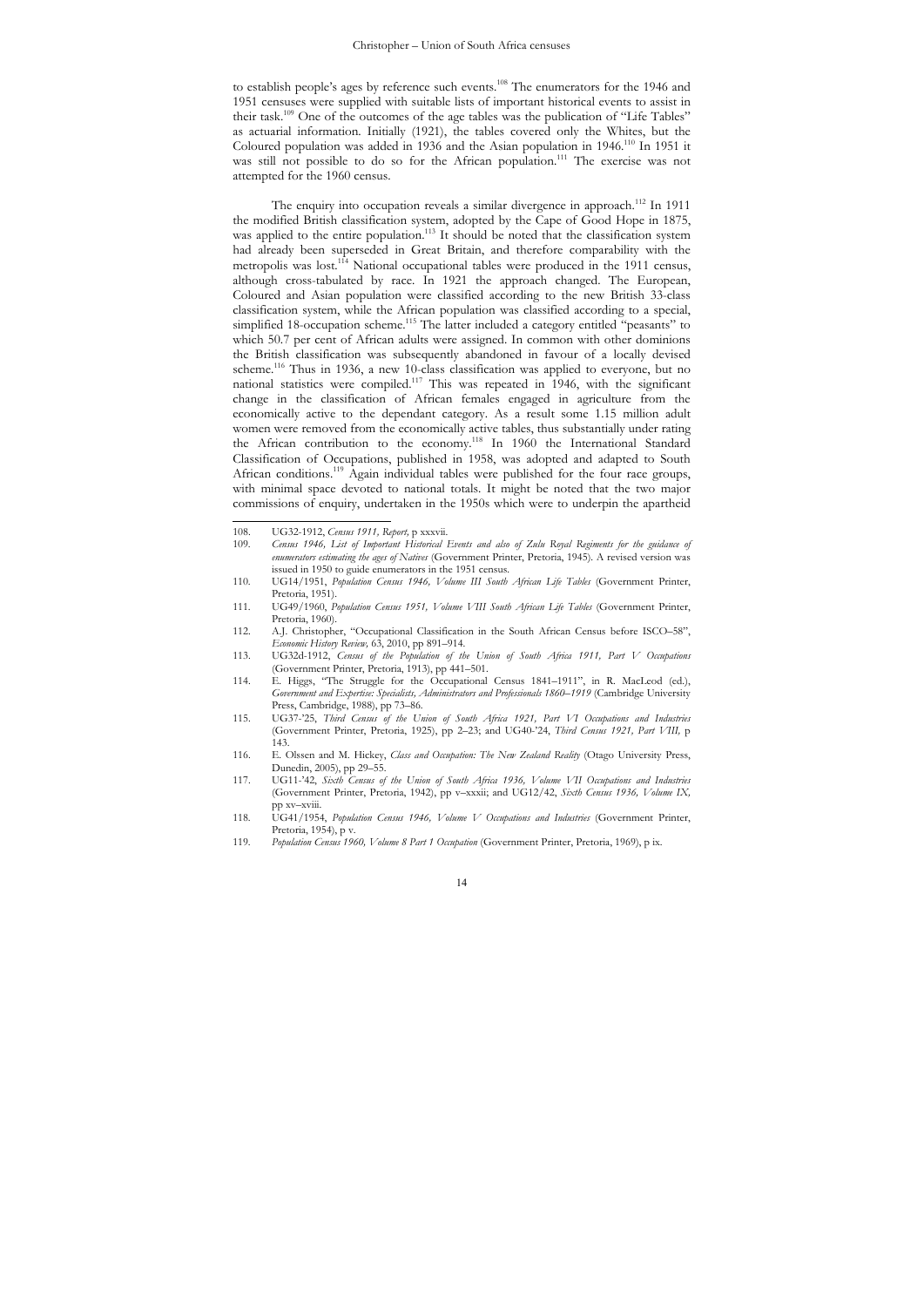project in the rural areas, encountered significant gaps in the economic census material, which required substantial supplementation.<sup>120</sup>

In 1911 a question on marital status was included and was retained in a similar form throughout the Union period. A question on polygamy was asked of the entire population in 1911, resulting in the interesting observation that it was practised by few Cape Moslems, although their religion permitted the practice.121 Thereafter, only Coloureds, Asians and Africans were asked such a question.<sup>122</sup> Additional issues of the fertility of the White population were included after the First World War as relative demographic decline was evident.123 In similar vein in 1926 a question of orphans was included, paralleling the British census enquiry in the post-war era.

The education question had a far more varied history. In 1911 basic literacy, in any language, was sought for all people.<sup>125</sup> In 1921, except for the African population, an enquiry into literacy in the two official languages was undertaken.<sup>126</sup> The African population was still asked a question on basic literacy in any language. This pattern was continued for both 1946 and 1951, although Africans were questioned on literacy in English, Afrikaans and any Bantu language.<sup>127</sup> Only in 1960 was an education question inserted, with a request for the standard level of education passed and qualifications held. In a reversal of previous trends the enquiry was applicable to all groups.<sup>1</sup>

Other questions only appeared in one or two censuses, but a similar picture emerges. Thus, in 1911 an agricultural census was conducted as an integral part of the population census.129 This followed colonial precedents, but was not repeated as subsequent enquiries into agriculture excluded the scheduled African rural areas.<sup>130</sup> Other questions were of limited scope, such as that concerning the wages paid by Whites to their domestic servants in 1941.<sup>131</sup> Finally, income statistics were only published in the 1960 census tables and the African population was once again excluded.132 It might be noted that Part X of the 1911 census, entitled "Supplementary Tables", had sought

 $\overline{a}$ 120. UG61-1955, *Summary of the Report of the Commission for the Socio-Economic Development of the Bantu areas of the Union of South Africa* (Government Printer, Pretoria, 1955), pp 53*–*55; *Report of the Commission of Inquiry into the European Occupancy of the Rural Areas* (Government Printer, Pretoria, 1960), pp 9*–* 11. The latter report was unnumbered.

<sup>121.</sup> UG32c-1912, *Census of the Union of South Africa 1911, Part IV Conjugal Conditions* (Government Printer, Pretoria, 1913), p xlvi.

<sup>122.</sup> UG32-'23, *Third Census of the Union of South Africa 1921, Part IV Marital Status* (Government Printer, Pretoria, 1923), p iii; UG40-'24, *Census 1921, Part VIII, p* 102.<br>123. UG42-'29, *Fourth Census of the Union of South Africa 1926, Part X Fertility of Marriage* (Government

Printer, Pretoria, 1929).

<sup>124.</sup> UG36-'29, *Fourth Census of the Union of South Africa 1926, Part V Orphanhood* (Government Printer, Pretoria, 1929).

<sup>125.</sup> UG32b-1912, *Census of the Union of South Africa 1911, Part III Education* (Government Printer, Pretoria, 1913).

<sup>126.</sup> UG37-'24, *Third Census 1921, Report,* Questionnaires in Appendix B. 127. UG18/1954 *Population Census 1946, Volume IV*; UG64/1958 *Population Census 1951, Volume VI Languages and Literacy* (Government Printer, Pretoria, 1958).

<sup>128.</sup> *Population Census 1960, Volume 4 Education* (Government Printer, Pretoria, 1967).

<sup>129.</sup> UG32h-1912, *Census of the Union of South Africa 1911, Part IX Livestock and Agriculture* (Government Printer, Pretoria, 1913).

<sup>130.</sup> UG53-1919, *Agricultural Census 1918* (Government Printer, Pretoria, 1919). 131. UG46-1946, *Population Census 1946, Wages of Domestic Servants* (Government Printer, Pretoria, 1946).

<sup>132.</sup> *Population Census 1960, Volume 5 Personal Income* (Government Printer, Pretoria, 1967). Some previously unpublished figures from the 1951 census were included, pp A1 (Whites), B1 (Coloureds), C1 (Asians).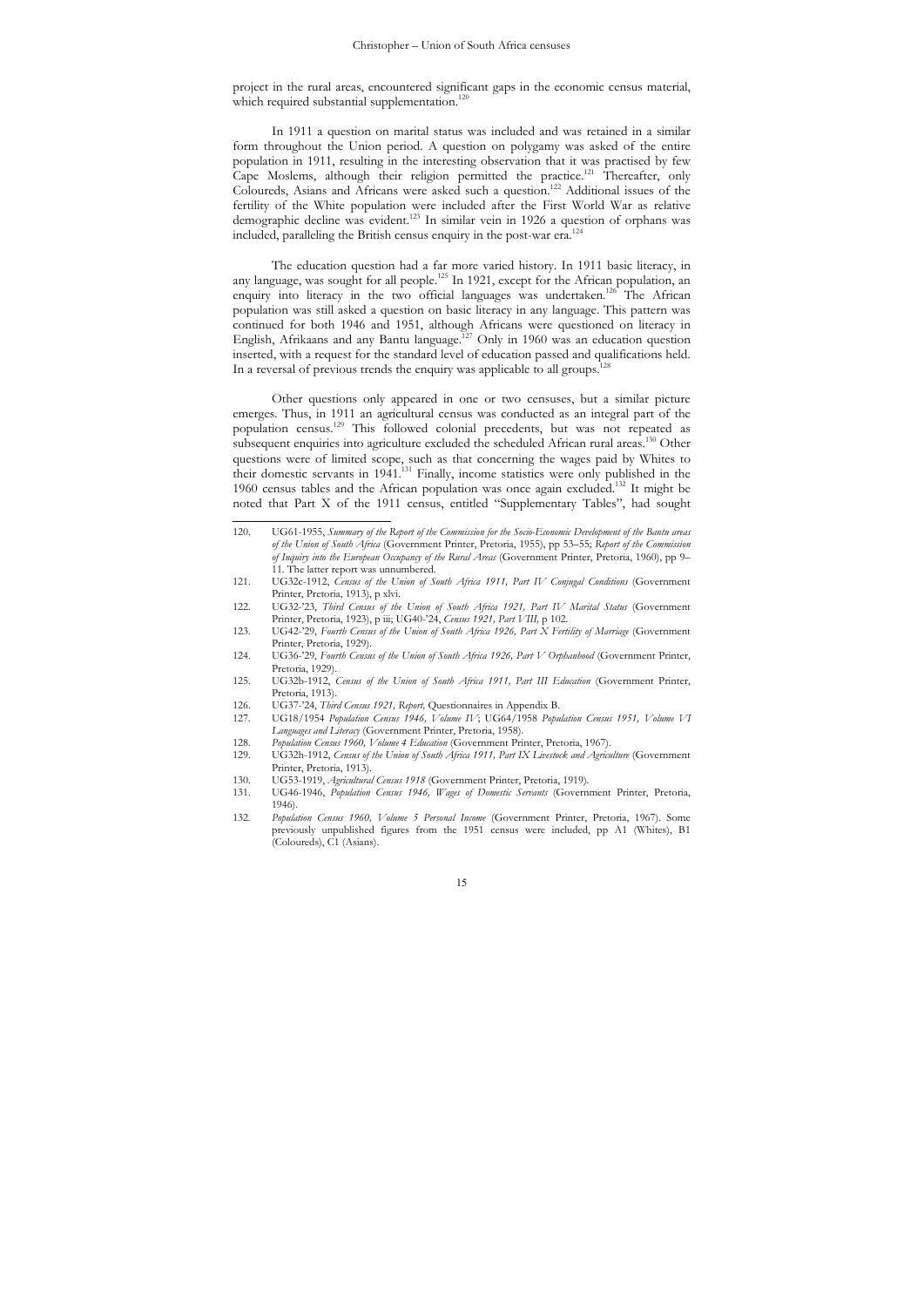amongst other returns to tackle the issue of income, but with limited success.<sup>133</sup> This volume covered a diverse range of institutional returns concerning education, religious denominations, industries, fisheries, mines and vehicles, which were not included with the population census again.

#### **Conclusion**

The census is one of the major elements in the observation and definition the population of the state in statistical terms. The creation of the Union of South Africa in 1910 required a new definition of the state and its population to supersede that presented by the earlier colonial and republican censuses for the different territories involved. Definition was initially constrained by the requirements of membership of the British Empire and the advice offered by the Colonial Office in London, which was generally accepted. However, with the development of political independence came independence in observation and the replacement of imperial concerns with local priorities, paralleling the experience of the other dominions of Canada, Australia and New Zealand. The functional separation of the dominion from the United Kingdom was a gradual process, with change taking place at virtually every enumeration, contributing to a significant lack of comparability between censuses by 1960–61. The last two censuses were integral to the apartheid project in terms of the statuary classification of the population and the presentation of the statistical basis of physical separation. The power spoken to by the census resided firmly in Pretoria by 1960 and no longer partially in London as it had in 1911.

The 1911 census continued in the British mould, following the detailed guidelines drawn up in London and with the presentation of the results appearing little different from the previous colonial censuses. It was an all-inclusive undertaking with a uniform enquiry into all members of the population regardless of race, which was but one of many personal attributes, albeit the most important. In contrast the 1918 "Whites only" census was a marked change with a close resemblance to the exclusivity of the South African Republic's only census in 1890. Nevertheless, some British African colonial censuses were no more ambitious. It was the 1921 enumeration which witnessed a significant dichotomy of approach, as an attempt was made to reconcile these two inheritances. On the one hand, continued adherence to British precedents was marked in such features as the adoption of the new British occupational classification, which was not useful in South African conditions. On the other hand, the institution of separate census questionnaire forms for the different race groups broke the ideal of inclusiveness and uniformity, which was not to be restored in subsequent enumerations. The concept of statistical collection as an integral part of the colonial project therefore becomes problematical in the South African context.

After 1911, statistical attention was primarily directed towards the White population. New questions were introduced into the questionnaire for Whites, according to changing official requirements for additional information. Sometimes such innovations were subsequently included in the schedules for the Coloured and Asian populations, but rarely in that for the African population. Even in 1960, with the abandonment of separate "Non-European" volumes and greater uniformity in questionnaire, the result is not greater integration, but segregation of the results into separate racially defined blocks of pages within the combined reports. In consequence

 $133$ 133. UG32i-1912, *Census of the Union of South Africa 1911, Part X Supplementary Tables* (Government Printer, 1913), p 1416.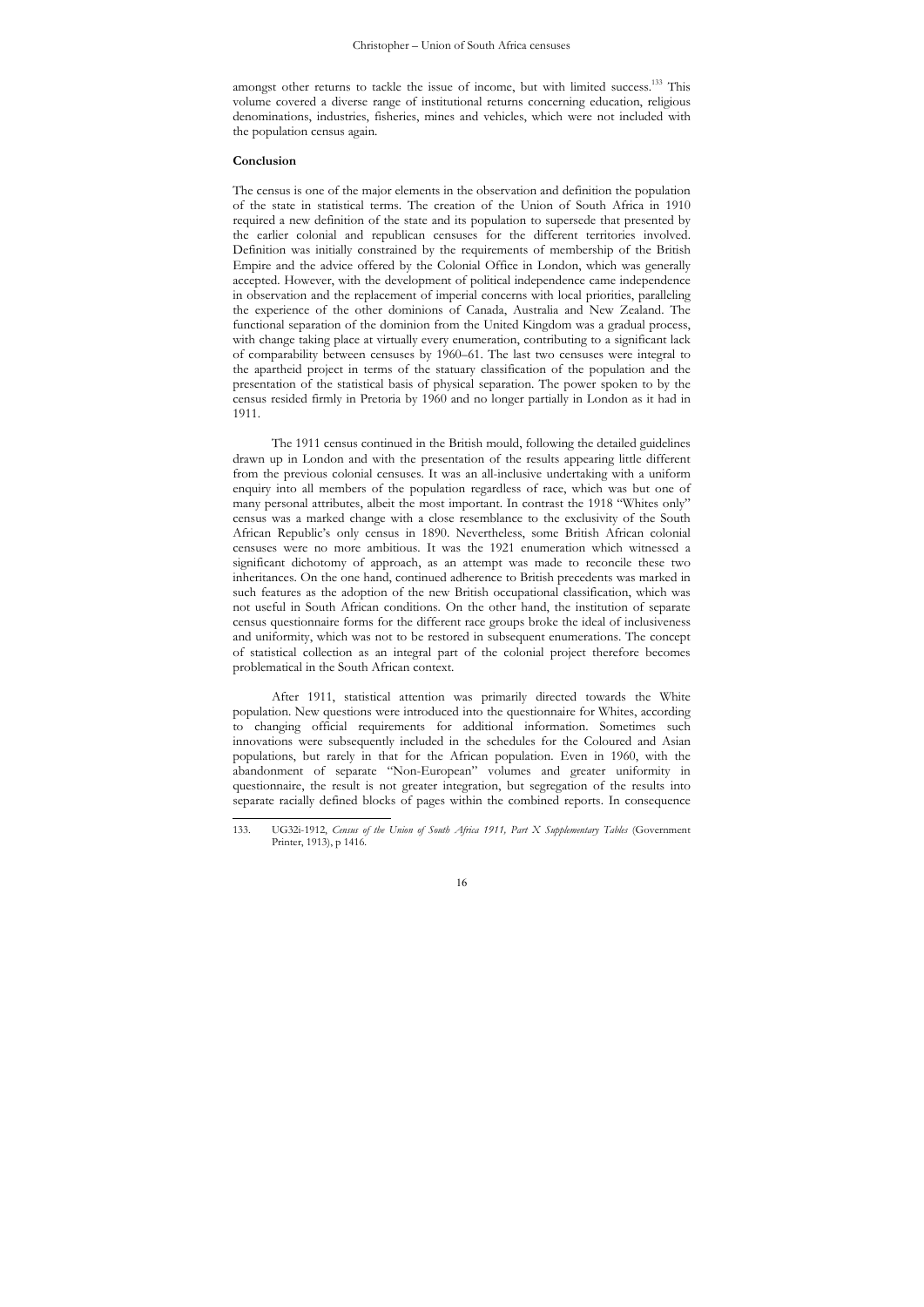the European population emerges in greater detail at the same time as the African and, to a lesser extent the Coloured and Asian populations recede in the resultant reports, compromising the utility of the data. The Union censuses thus increasingly defined the South African state and nation in racially exclusive terms. The integrative aspect of the census noted elsewhere is lacking as the fragmentation of population is symbolised by the fragmented nature of the published reports. Indeed the description of the population in the Union censuses is often essentially that of a White nation to the exclusion of other people, clearly undermining the link noted elsewhere between census taking and nation building. It is therefore doubtful whether the census authorities of the period adequately fulfilled their task and provided "the descriptions which speak to power with useful information".

This study has relied upon the published record of the Union censuses. Clearly there is far more to be said, particularly if sufficient surviving records are made accessible to public scrutiny. The scale of the census, the time constraints within which it had to operate, and the constant official pressure for rapid results, precluded much of the informative departmental commentary which accompanied the written record in the other dominions. Similarly the destruction of the original household questionnaires limits the opportunities for genealogical research. The census organisation produced authoritative statistics which were utilised by state departments and others with apparently limited comment and input into the form of the enumeration. There remains much to be investigated concerning the organisation and execution of the census, which has provided a wealth of statistics but requires the context to be explored more adequately.

#### **Abstract**

Censuses represent a major government enterprise to gather useful information on the population of the country to assist in the administration. The establishment of the Union of South Africa required the creation of a new integrated census system. Initially colonial precedents were followed, but distinctive features, most notably the racial bias in statistical collection and reporting, intruded. The two World Wars and the depression also negatively impacted upon the conduct of the censuses and the tabulation and publication of the results. Indeed, four of the ten Union censuses only described the White population in the country, while substantial sets of collected data were never tabulated and published. Moreover, after the first census in 1911, different questionnaires were supplied to various racial groups and most of the statistics tabulated for the majority of the population were relegated to brief separate reports or summary tables, following the White figures. The censuses therefore failed to gather and present comprehensive and comparable information upon the entire population, leading to significant gaps in the statistical record in the Union period.

**Keywords:** South Africa; Commonwealth; dominion; administration; delimitation; classification; tabulation; census; questionnaires; information; statistics; population; demography; identity; race; religion; nation; nationality; ages; occupations.

## **Opsomming**

### **Die Unie van Suid-Afrika sensusse: 'n onvolledige rekord**

Sensusse verteenwoordig 'n groot regerings onderneming om nuttige inligting in te samel